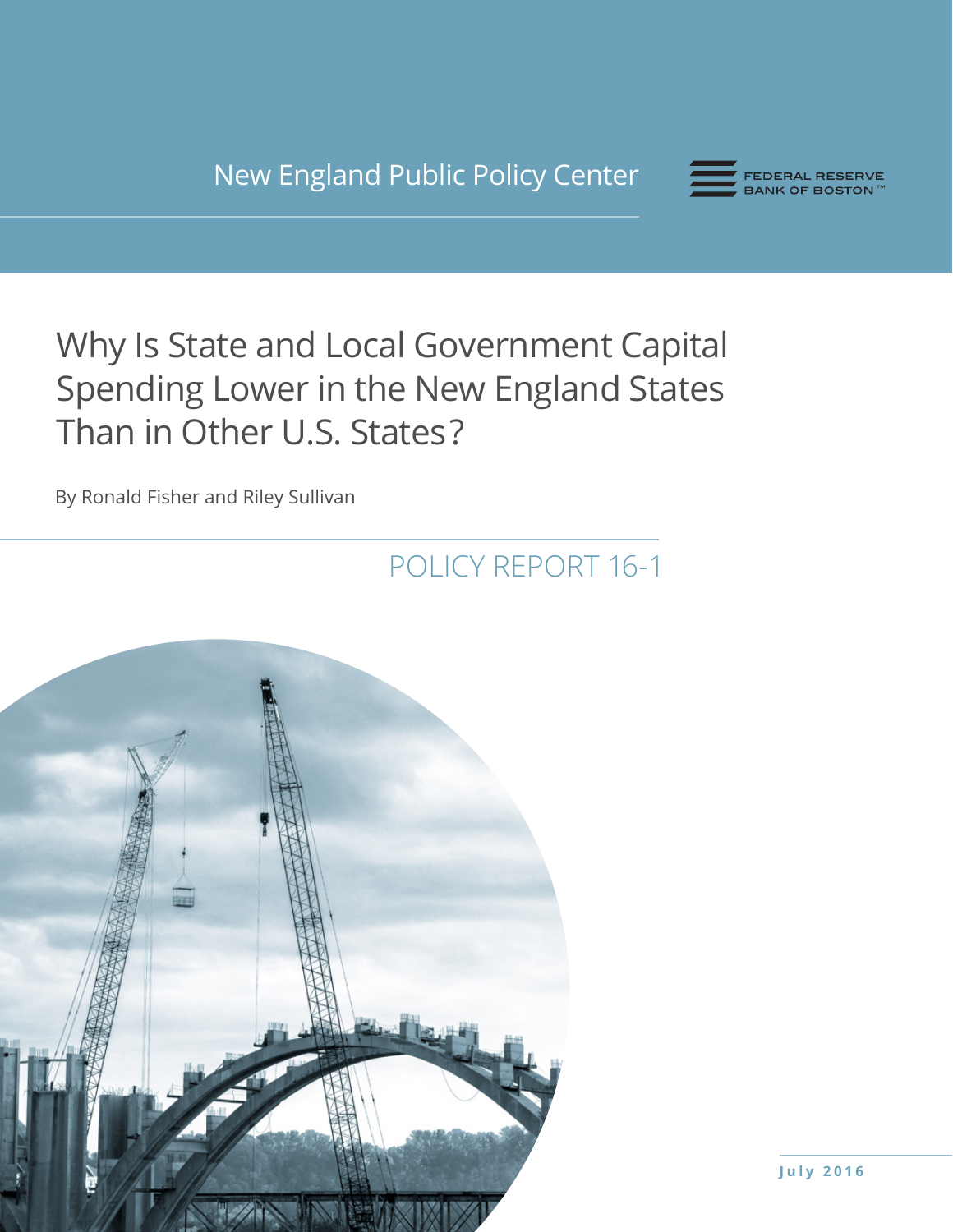

# **New England Public Policy Center**

www.bostonfed.org/neppc

# **Staff**

Kevin Behan Andrew Bruckner Robert Clifford Osborne Jackson Calvin Kuo Darcy Saas Riley Sullivan Robert Triest Bo Zhao

The views expressed in this report are those of the authors and do not necessarily represent positions of the Federal Reserve Bank of Boston or the Federal Reserve System.

# Table of Contents

| I. |                                                           |  |
|----|-----------------------------------------------------------|--|
| Ш. | Capital Spending in New England and the Nation 5          |  |
|    | The National Role of State and Local Government           |  |
|    | Comparing the New England States to All U.S. States7      |  |
|    | III. What Might Explain Variation in Capital Spending? 10 |  |
|    |                                                           |  |
|    | Differences in Capital Spending by State                  |  |
|    |                                                           |  |
|    |                                                           |  |
|    |                                                           |  |
|    |                                                           |  |
|    |                                                           |  |
|    |                                                           |  |
|    |                                                           |  |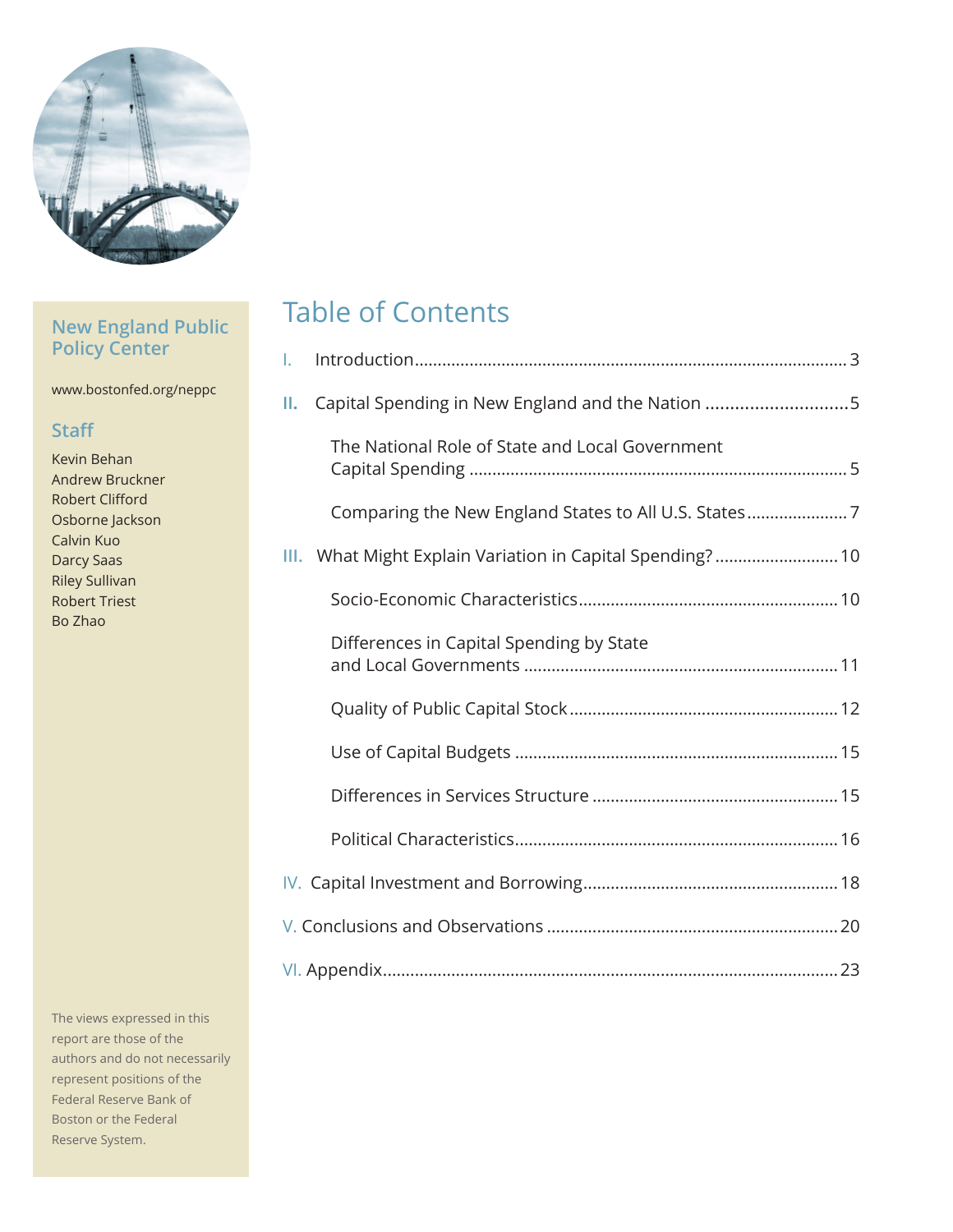# Why Is State and Local Government Capital Spending Lower in the New England States Than in Other U.S. States ?

### **I. Introduction**

Census data show that state and local capital spending since 2000 has been well below the national average in all six New England states, whether measured on a per capita basis, as a share of personal

income, or as a share of state and local government spending. Moreover, the census data reveal substantial differences among the New England states in both the per capita level and the composition of capital investment. This report explores several hypotheses as to why state and local governments in New England have been spending less on capital investment than nationally on a normalized basis.

Capital spending by state and local governments has wide-ranging benefits for a region's economy. These benefits include the direct utility of public capital facilities, avoidance of the negative effects on public safety and the environment of deteriorating public infrastructure that underlies transportation, water, and sanitation services, and the positive effects of enhancements to such public infrastructure. There may also be a beneficial relationship between public

**Normalized capital spending by New England governments was well below the national average between 2000 and 2012.**

capital and long-run economic growth, although research results regarding this last issue have been ambiguous.1 Still, for all these reasons, the issue of public infrastructure remains of keen interest to both public officials and the general public.

Public infrastructure can have positive effects on surrounding states. The positive spillover effects of state capital investment may be most obvious in the case of transportation, but these effects can also be important in such areas as education and environmental protection—especially in New England, where states are relatively small and engage in substantial interstate economic activity. For example, capital spending by states and localities raises the value of capital investment in surrounding states (Cohen 2004).

In addition to the direct evidence from census data, this analysis of capital investment by state and local governments in New England since 2000 was also prompted by a study of the determinants of states' capital spending behavior in the years between 2000 and 2012 (Fisher and Wassmer 2015a), which concluded that state-specific factors lead the majority of New England states to spend less than predicted on capital maintenance and investment. To explore why this is so, this report focuses on a number of key policy questions: Why has capital expenditure been relatively low among the New England states? How has capital spending been changing over time, and what has been the impact of the recessions of the past decade? Why do some New England states concentrate capital spending

<sup>1</sup> Differences vary based on the type of analysis performed, the period examined, and the method of measuring the public capital stock. Munnell (1992), Gramlich (1994), Fisher (1997), and Bivens (2012) provide reviews of this literature.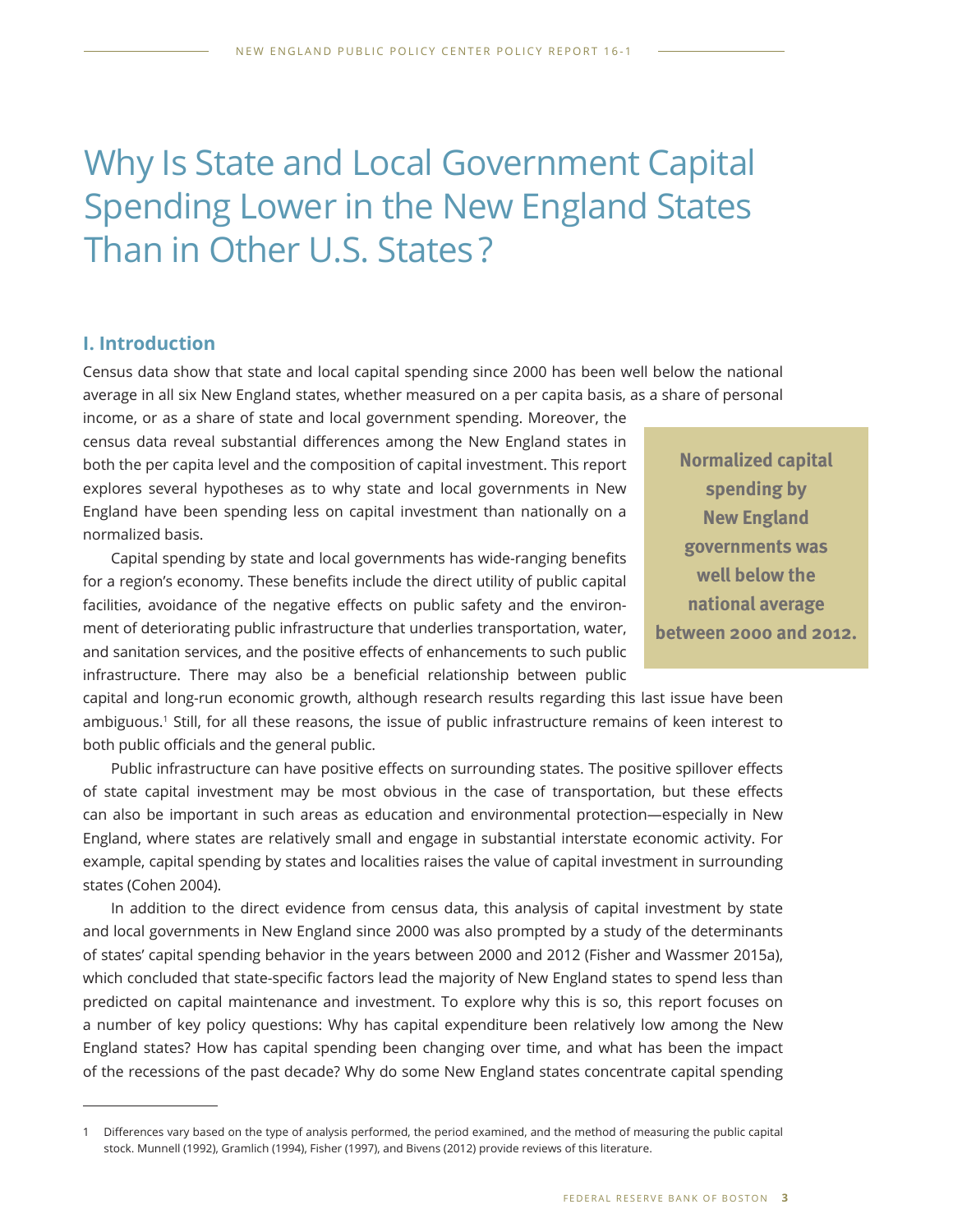in certain functional areas (such as transportation), whereas others emphasize capital investment in entirely different areas (such as education)? Is there evidence that states with severely depreciated public capital assets spend relatively more on capital investment? Or is there evidence that the quality of the public capital stock has improved in states that have spent relatively more on public capital?

The role of state governments, use of capital budgets, political decisions, and quality of existing capital stock all vary across U.S. states and could theoretically explain differences in capital spending among the New England states and between the New England states and the rest of the nation.

#### **Key findings of this report include the following:**

- Economic, social, and political characteristics used in previous research are insufficient to fully explain the observed normalized levels of state and local capital spending in the New England states relative to their rates in the national average of all U.S. states.
- Combined state and local capital expenditure per capita during the period considered was well below the national average in each of the six New England states, and especially so in Maine, New Hampshire, Rhode Island, and Vermont.
- The available evidence does not appear to support the view that additional capital spending by state and local governments in New England in 2000–2012 would have been unnecessary because the quantity or quality of existing public capital was unusually high.
- Per capita capital spending in the New England states in recent years remains below the average for all U.S. states even if capital spending for utilities is excluded.
- State governments in New England have a more important role in engaging in capital spending and issuing debt than state governments do nationally; as a result, comparisons of per capita debt and capital spending by New England state governments alone with those of other U.S. states are deceptive.
- Political choices aimed at lowering state government debt may have contributed to the New England states' relatively low investment in public capital compared with other states' capital investment**.**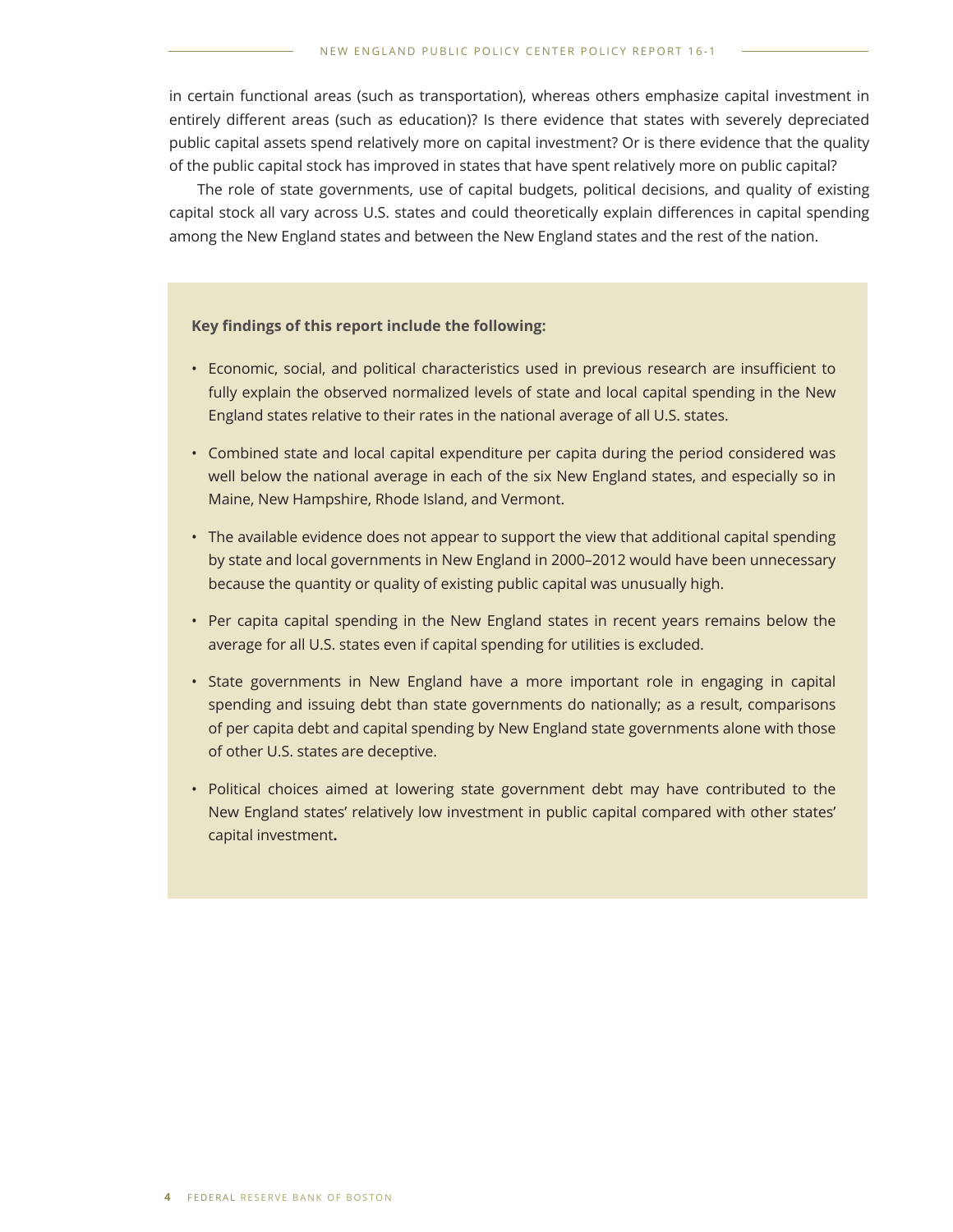### **II. Capital Spending in New England and the Nation**

#### **The National Role of State and Local Government Capital Spending**

In the United States, annual state and local government spending on capital goods was substantial over the 2000–2012 period, representing about 2.3 percent of GDP and about 12 percent of total state and local spending. In fiscal year 2012, these governments spent more than \$331 billion (\$1,054 per capita) on capital investment, an amount that represents about 2.0 percent of GDP, 10.5 percent of total state and local spending, and 14.4 percent of outstanding state and local government longterm debt (excluding private-purpose debt).

Nationally, local governments accounted for two-thirds of such expenditure. Capital spending represented 14.1 percent of local government spending in 2000–2012, compared with only 6 percent of state government spending.<sup>2</sup>

There are substantial differences among states in both the amount and the composition of capital spending. Over fiscal years 2000–2012, nominal state and local capital spending per person varied from \$28,775 in Alaska to \$6,704 in Maine, with a U.S. average of \$11,327. Nationally, state and local capital expenditure over that period averaged about \$1,030 per person per year in nominal terms. As a percentage of state personal income, state and local capital expenditure varied from 6.4 percent in Alaska to 1.6 percent in New Hampshire, with an average for all states of 2.7 percent.

### **Using U.S. Census Data to Analyze State and Local Government Fiscal Behavior**

The U.S. Census Bureau defines state and local government capital expenditure as "[D]irect expenditure for construction of buildings, roads, and other improvements undertaken either on a contractual basis by private contractors or through a government's own staff… for purchases of equipment, land, and existing structures; and for payments on capital leases."

There are several advantages to the capital spending data collected and reported by the U.S. Census Bureau. First, the bureau applies a consistent definition of capital spending, even though individual states may label capital spending differently. Second, the data are adjusted for differences in the way states report spending—including different fiscal years and different financial accounting practices—to allow consistent comparisons among the states. Third, for each state, the bureau reports separate aggregate data for state government, local governments, and other governmental entities such as public universities and special districts, permitting an examination of overall public capital investment in a state regardless of the institutional structure.

An important implication of these practices is that the census data for an individual state may differ from similar information reported in a state or city government's budget or financial report. Still, for all the reasons noted above, census data are preferable for interstate comparisons of capital spending.

<sup>2</sup> For additional detail, see Fisher and Wassmer (2015b).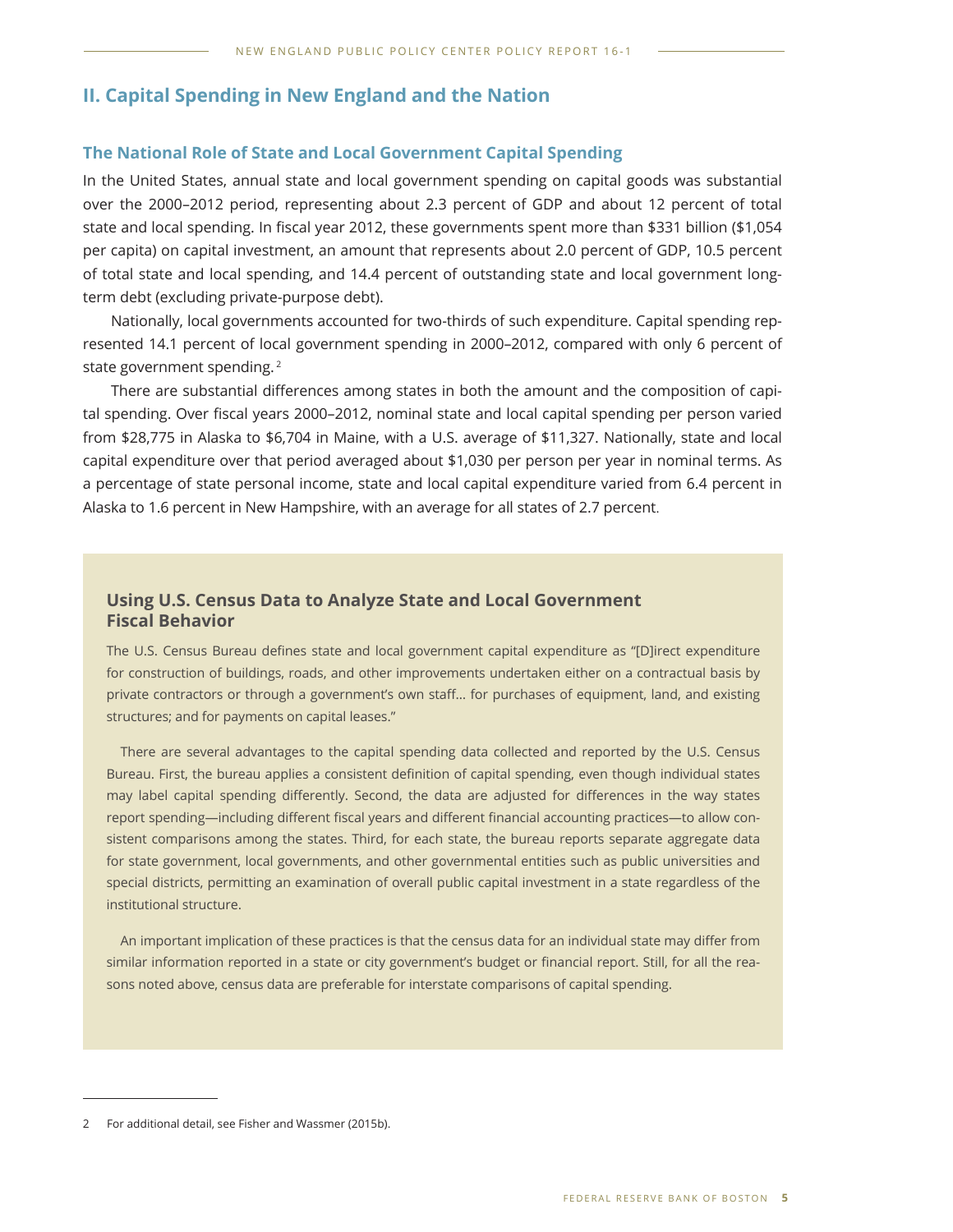





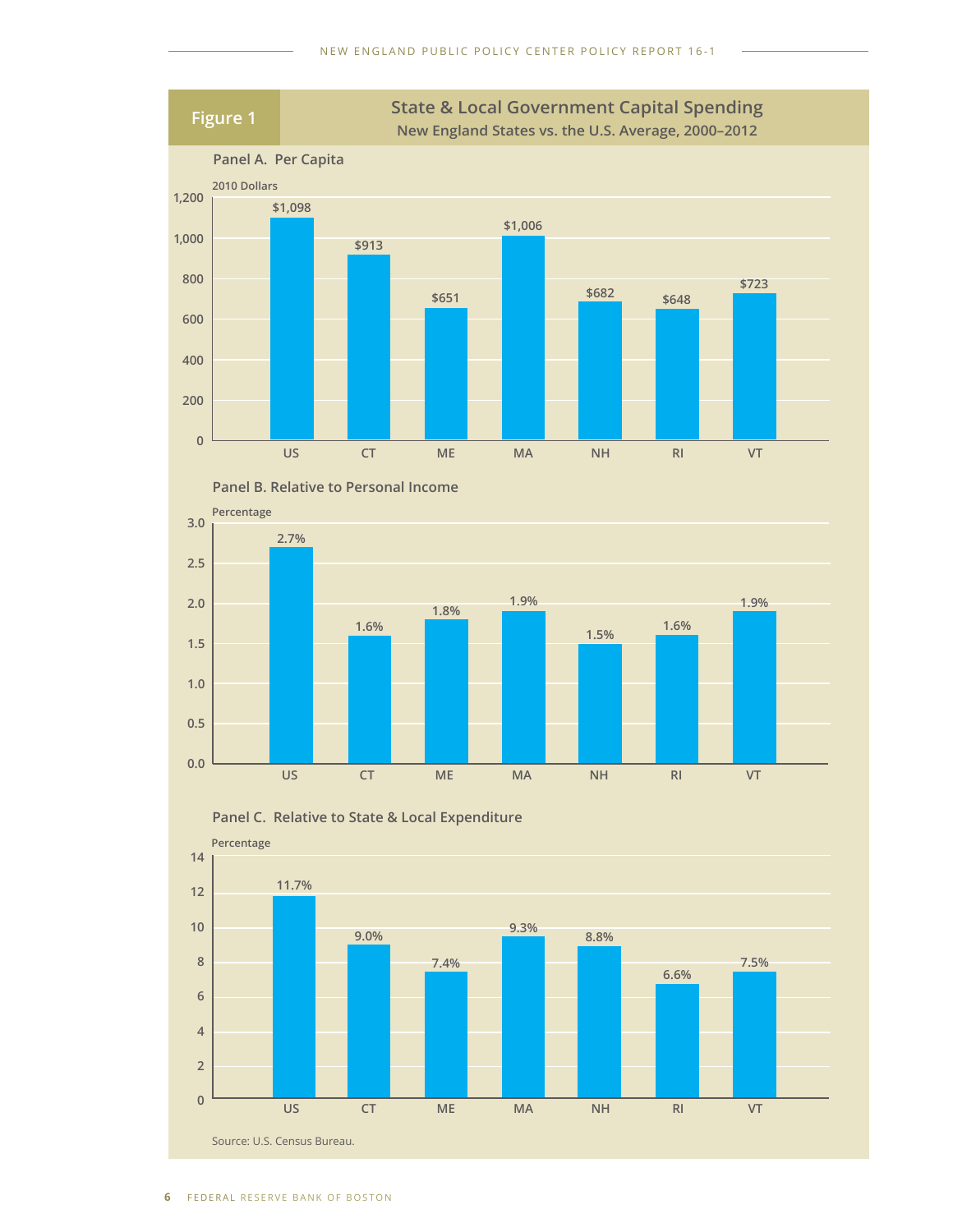**Table 1** Average Annual Real Per Capita State & Local Capital Expenditure<br>New England States vs. United States, 2000-2012 **New England States vs. United States, 2000–2012** (Dollars)

|                                             | <b>US</b>      | <b>CT</b>      | <b>ME</b>      | <b>MA</b>      | <b>NH</b>      | <b>RI</b> | <b>VT</b>      |
|---------------------------------------------|----------------|----------------|----------------|----------------|----------------|-----------|----------------|
| Capital Expenditure, total                  | 1,098          | 913            | 651            | 1,006          | 682            | 648       | 723            |
| Capital Expenditure, general                | 957            | 844            | 625            | 858            | 673            | 587       | 675            |
| <b>Higher Education</b>                     | 90             | 84             | 55             | 83             | 74             | 35        | 119            |
| <b>Elementary &amp; Secondary Education</b> | 209            | 196            | 112            | 143            | 141            | 50        | 109            |
| <b>Hospitals</b>                            | 25             | $\overline{4}$ | $\overline{2}$ | 9              | $\overline{0}$ | 1         | $\Omega$       |
| <b>Highways</b>                             |                | 183            | 235            | 279            | 190            | 188       | 275            |
| Corrections                                 | 12             | $\overline{3}$ | 5              | 6              | 9              | 9         | 1              |
| <b>Natural Resources</b>                    | 19             | $\overline{7}$ | 10             | 11             | 6              | 5         | 5              |
| <b>Parks &amp; Recreation</b>               | 34             | 16             | $\overline{7}$ | 12             | 8              | 6         | $\overline{7}$ |
| Sewerage                                    | 60             | 41             | 31             | 86             | 11             | 21        | 26             |
| Solid Waste Management                      | $\overline{7}$ | $\overline{4}$ | 5              | $\overline{4}$ | $\overline{4}$ | 15        | $\overline{3}$ |
| <b>Utility</b>                              | 141            | 69             | 26             | 148            | 13             | 66        | 53             |
| Other                                       | 222            | 306            | 162            | 225            | 225            | 252       | 124            |

Source: U.S. Census Bureau.

### **Comparing the New England States to All U.S. States**

The New England states stand out in both the normalized level and the composition of capital spending.3 As Table 1 and Panel A of Figure 1 show, state and local capital expenditure per capita during this period was well below the national average in each of the six New England states, although by less in Connecticut and Massachusetts.<sup>4</sup> Nationally, in real terms, state and local governments averaged almost \$1,100 of capital spending per person per year, whereas the equivalent average among the New England states was less than \$800. The level of capital spending per person was relatively low in the New England states in 2000–2012, not just in aggregate, but in all the identified subcategories as well.

Capital spending relative to personal income was also substantially lower in the New England states than the national average, as shown by Panel B of Figure 1. In contrast with the national average of 2.7 percent, state and local capital spending as a percentage of personal income was less than 2 percent in every state in New England. Indeed, the region's states were six of the nation's lowestranking eight states in terms of capital spending relative to income.

Similarly, capital spending relative to total state and local expenditure was also substantially lower in the New England states than nationally, as Panel C of Figure 1 shows. As noted above, capital spending represented nearly 12 percent of total state and local government spending nationally over the

<sup>3</sup> Capital spending levels are normalized to population, income, and total state and local government spending.

<sup>4</sup> Per capita state and local government capital spending in the New England states was also below the U.S. average in 1992 and 1997, and the difference from the national average was larger in the later period than in the earlier period in every New England state except Vermont.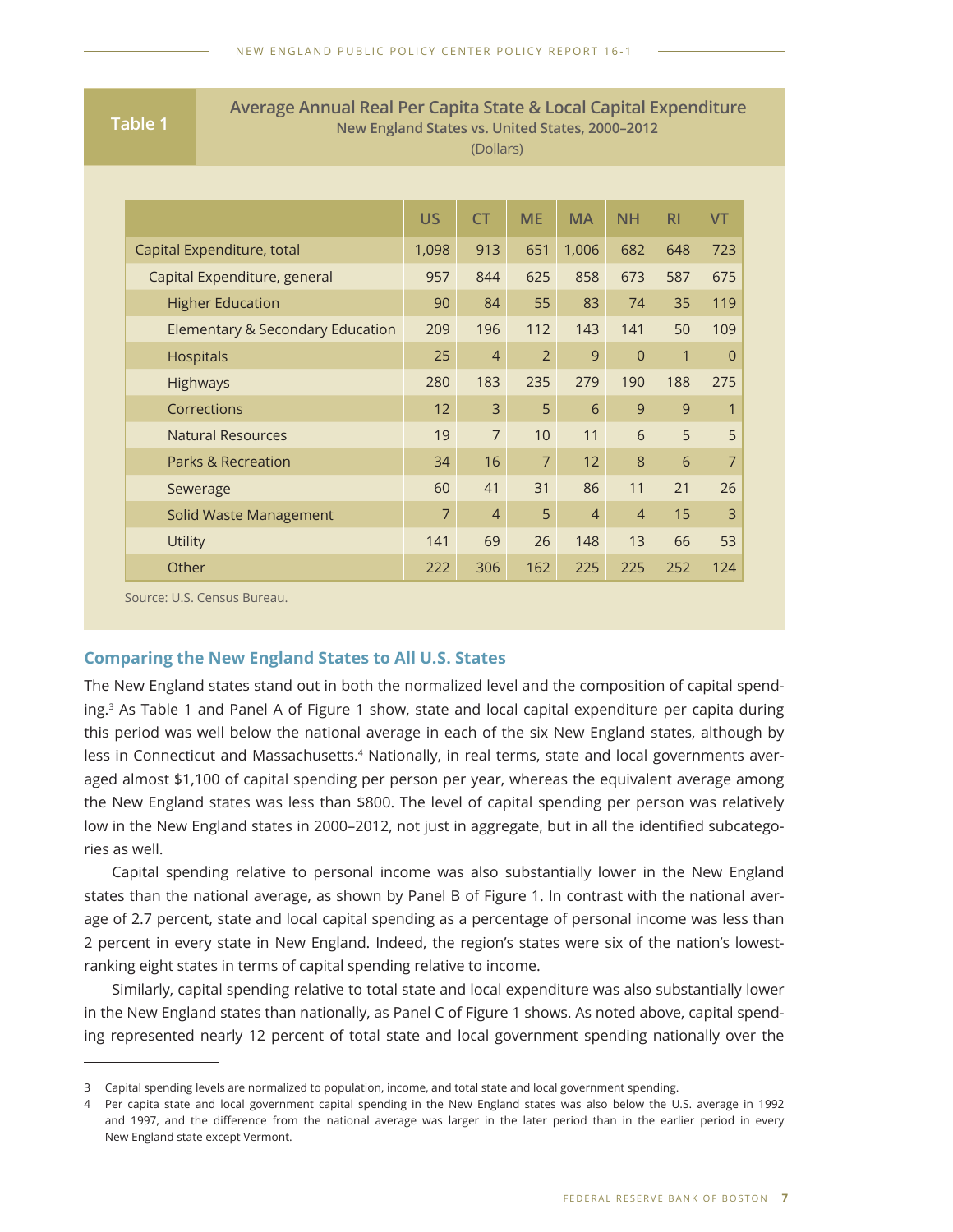**Table 2**<br>**Table 2** Share of State and Local Capital Expenditure by Category<br>New England States vs. United States, 2000–2012 **New England States vs. United States, 2000–2012**

(Percentage)

|                                             | <b>US</b> | <b>CT</b> | <b>ME</b> | <b>MA</b> | <b>NH</b> | <b>RI</b> | <b>VT</b> |
|---------------------------------------------|-----------|-----------|-----------|-----------|-----------|-----------|-----------|
| <b>Higher Education</b>                     | 8.2       | 9.2       | 8.5       | 8.3       | 10.9      | 5.3       | 16.5      |
| <b>Elementary &amp; Secondary Education</b> | 19.1      | 21.5      | 17.1      | 14.2      | 20.8      | 7.7       | 15.1      |
| <b>Hospitals</b>                            | 2.3       | 0.4       | 0.3       | 0.9       | 0.0       | 0.1       | 0.0       |
| <b>Highways</b>                             | 25.5      | 20.0      | 36.2      | 27.7      | 27.8      | 28.9      | 38.1      |
| Corrections                                 | 1.1       | 0.4       | 0.8       | 0.6       | 1.3       | 1.4       | 0.2       |
| <b>Natural Resources</b>                    | 1.7       | 0.8       | 1.6       | 1.1       | 0.9       | 0.8       | 0.6       |
| <b>Parks &amp; Recreation</b>               | 3.1       | 1.7       | 1.1       | 1.1       | 1.2       | 0.9       | 1.0       |
| Sewerage                                    | 5.4       | 4.5       | 4.7       | 8.5       | 1.5       | 3.3       | 3.6       |
| Solid Waste Management                      | 0.7       | 0.5       | 0.8       | 0.4       | 0.6       | 2.4       | 0.4       |
| <b>Utility</b>                              | 12.8      | 7.5       | 4.0       | 14.7      | 1.9       | 10.1      | 7.3       |
| Other                                       | 20.2      | 33.5      | 24.9      | 22.4      | 33.0      | 38.9      | 17.2      |
| Total                                       | 100.0     | 100.0     | 100.0     | 100.0     | 100.0     | 100.0     | 100.0     |

Source: U.S. Census Bureau.

2000–2012 period, while it was below 10 percent in every New England state and even lower—below 8 percent—in Maine, Rhode Island, and Vermont.

Tables 1 and 2 show the mix of state and local government capital spending by state over the 2000–2012 period. There are striking differences in the mix of capital spending both between the New England states and the national average and among the New England states. Capital spending on elementary and secondary education in Rhode Island was less than half such spending in every other New England state, and large variation is also evident in capital spending on highways. Capital spending on higher education was more important in Vermont than in the other New England states, capital spending on highways was high in Massachusetts and Vermont—near the national average (see also Figure 2), and capital spending on public utilities was less important in the New England states than in the nation as a whole (except in Massachusetts, where it was actually slightly higher). As the figures and tables show, normalized capital spending by state and local governments among the New England states averaged over the 2000–2012 period was lower than the national average across the board.

The national pattern of capital spending in the New England states during and after the Great Recession also differed significantly from the national pattern. Nationally, per capita state and local capital spending increased in 2008 and 2009, perhaps in a partial reflection of state and local governments' responses to federal aid, and then declined in 2010 and subsequent years. In New England, in contrast with the national trend, per capita capital spending did not increase during 2008 and 2009 in three of the New England states, increased in 2011 in all the New England states, and continued to rise in 2012 in both Connecticut and Massachusetts (with relatively large increases in 2011 and 2012), before falling back in 2012 in the other four New England states, as shown in Figure 3.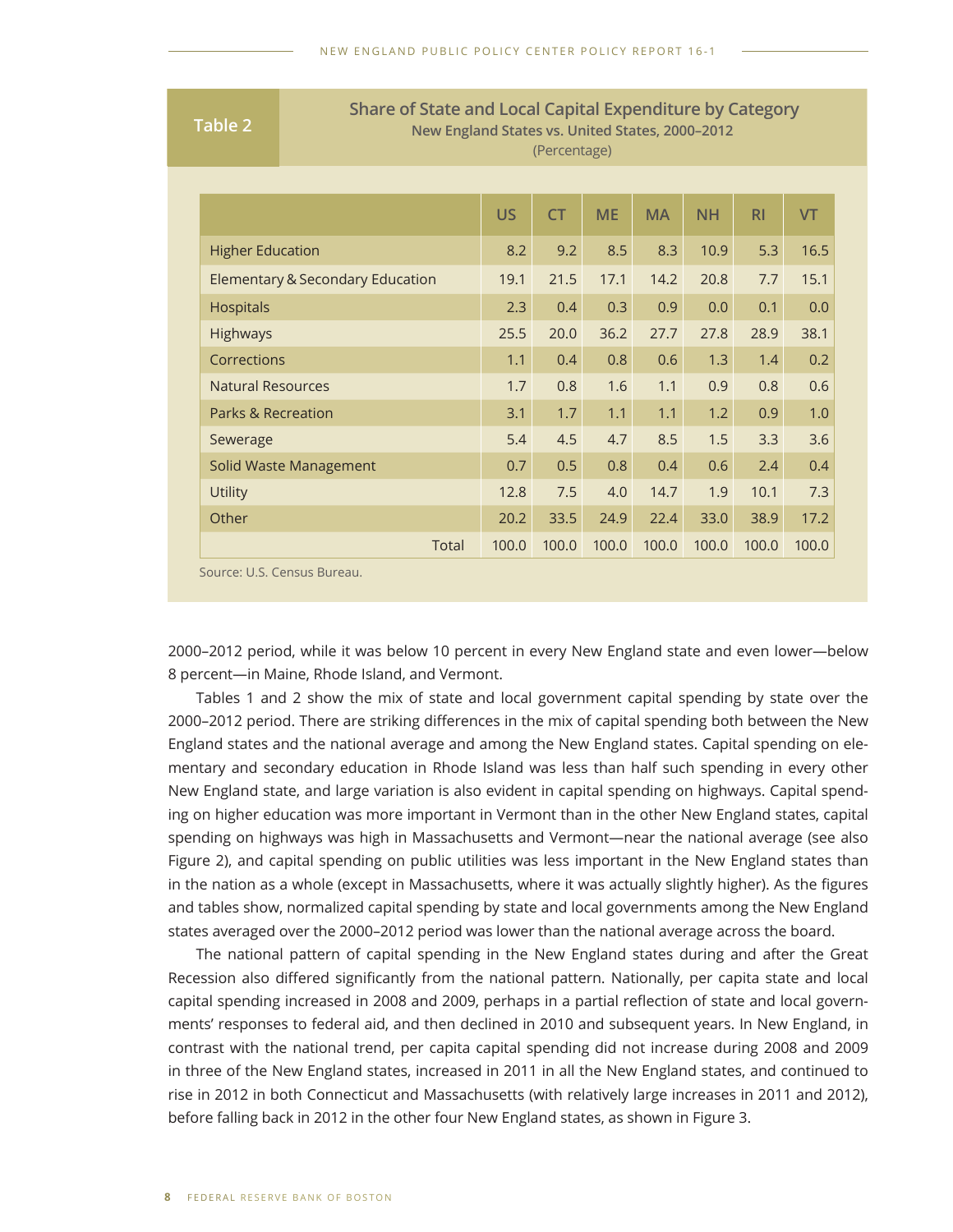

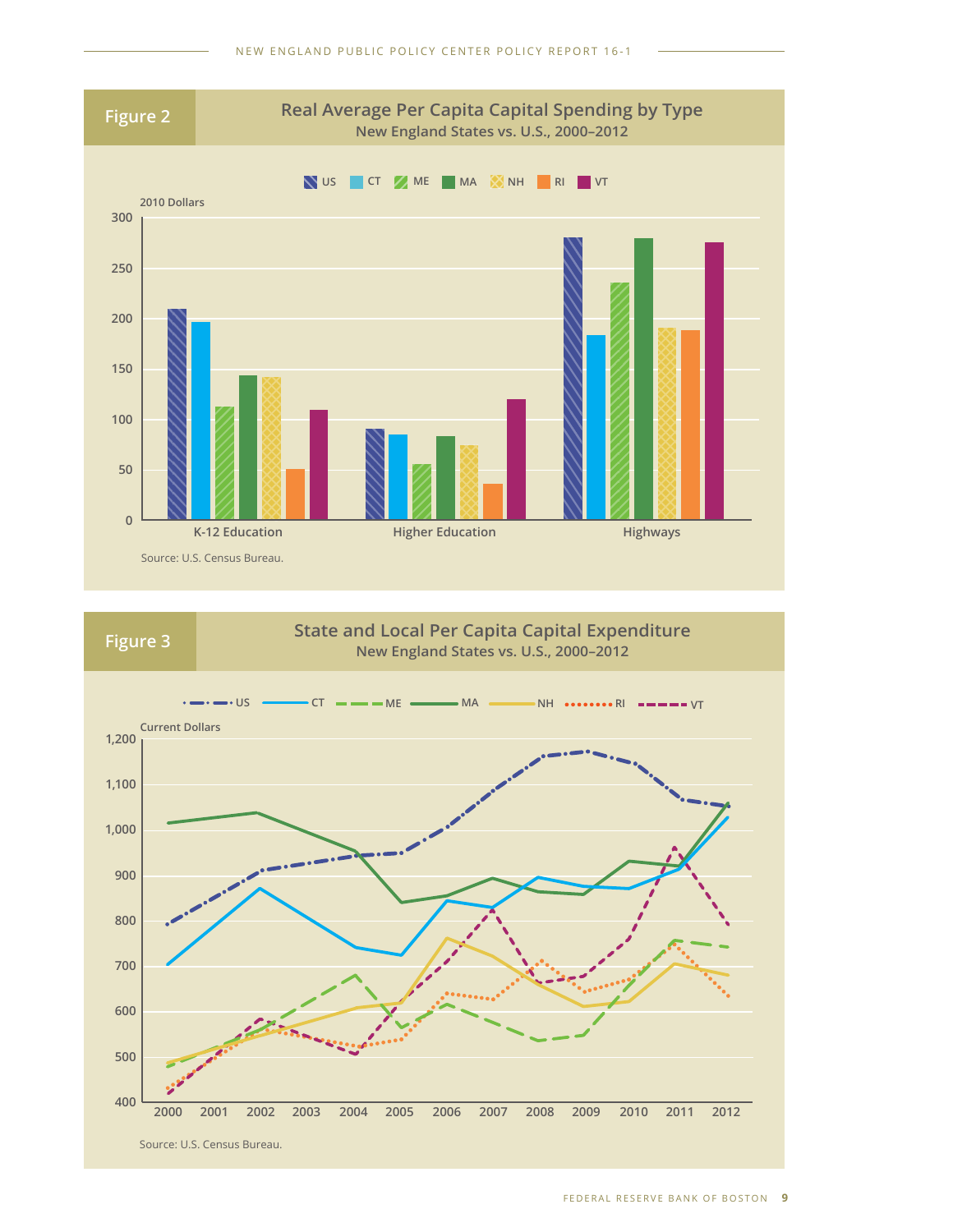## **III. What Might Explain Variation in Capital Spending?**

#### **Socio-Economic Characteristics**

States vary drastically across the country and even throughout New England with respect to their socio-economic make-up, and they have experienced varying levels of population change and demographic shifts. State governments have made budgeting choices about investments, debt, and federal grants that have resulted in many state-specific differences. Some people move across state lines to live in states that align more closely with their political ideology. For all these reasons, it is important to consider the effects of states' socio-economic characteristics, in order to understand each state's capital spending behavior.

Fisher and Wassmer (2015a) examined the determinants of states' capital spending behavior in the years between 2000 and 2012 and found that a state's income, population density, population growth,

**New England's low level of normalized capital spending is not sufficiently explained by differences in the demand for public services or the costs of producing these services.**

magnitude of federal grants, and depreciation of assets are associated with increased capital spending.<sup>5</sup> This estimated increase in aggregate capital spending also applies to the subcategories of capital spending on highways and on K–12 education. Institutional and political factors also seem important, as both the absence of a state government debt limit and more "liberal" political views are associated with higher capital investment.<sup>6</sup>

Many of these findings are consistent with expected results, including an increase in state and local capital spending associated with an increase in the K–12 enrolled population, and a decrease in spending associated with an increased population aged 65 and older. Population density and the percentage growth in population over the previous decade were found to have a relationship with increased public capital spending. Between two states with equal

populations, the one that has recently experienced population growth is estimated to have higher capital spending per person.

Despite the large impact of the expected economic and institutional factors, substantial unexplained differences among the states remain. In other words, there seem to be many state-specific influences on capital spending that are not apparent and not captured by the traditional components of either the demand for state and local public services or the costs of producing these services. Some states invested in capital to a greater degree than would be expected based on their economic and political characteristics, whereas others invested less than expected.

Another way of seeing how the New England states underperformed expectations of state and local capital spending is to compare actual spending on capital goods by these entities with the capital spending by state and local governments predicted by a model of economic and political influences, as Table 3 shows for the year 2010. Connecticut, Massachusetts, and Rhode Island spent substantially less than expected, based on the model that was estimated using data for all U.S. states, New Hampshire spent about the expected amount, and Maine and Vermont spent more. For comparison purposes, the table also reports the results for North Dakota and Nebraska, two states for which real capital spending outperformed expectations by the highest margins, and

<sup>5</sup> The variables included in the regression are state and local per capita capital spending, population density, previous-decade percentage population growth rate, percentage of population attending K–12 public schools, percentage of the population over age 65, percentage of the population who are homeowners, per capita gross state product, federal grants per capita, American Recovery and Reinvestment Act (ARRA) investment funds per capita, expenditure of states as a percentage of state and local expenditures, "liberal" citizen ideology scores, road conditions, whether the state has a debt limit, and average weekly wages.

<sup>6</sup> These results are consistent with the findings of previous regression studies, including those by Poterba (1995) and Temple (1994).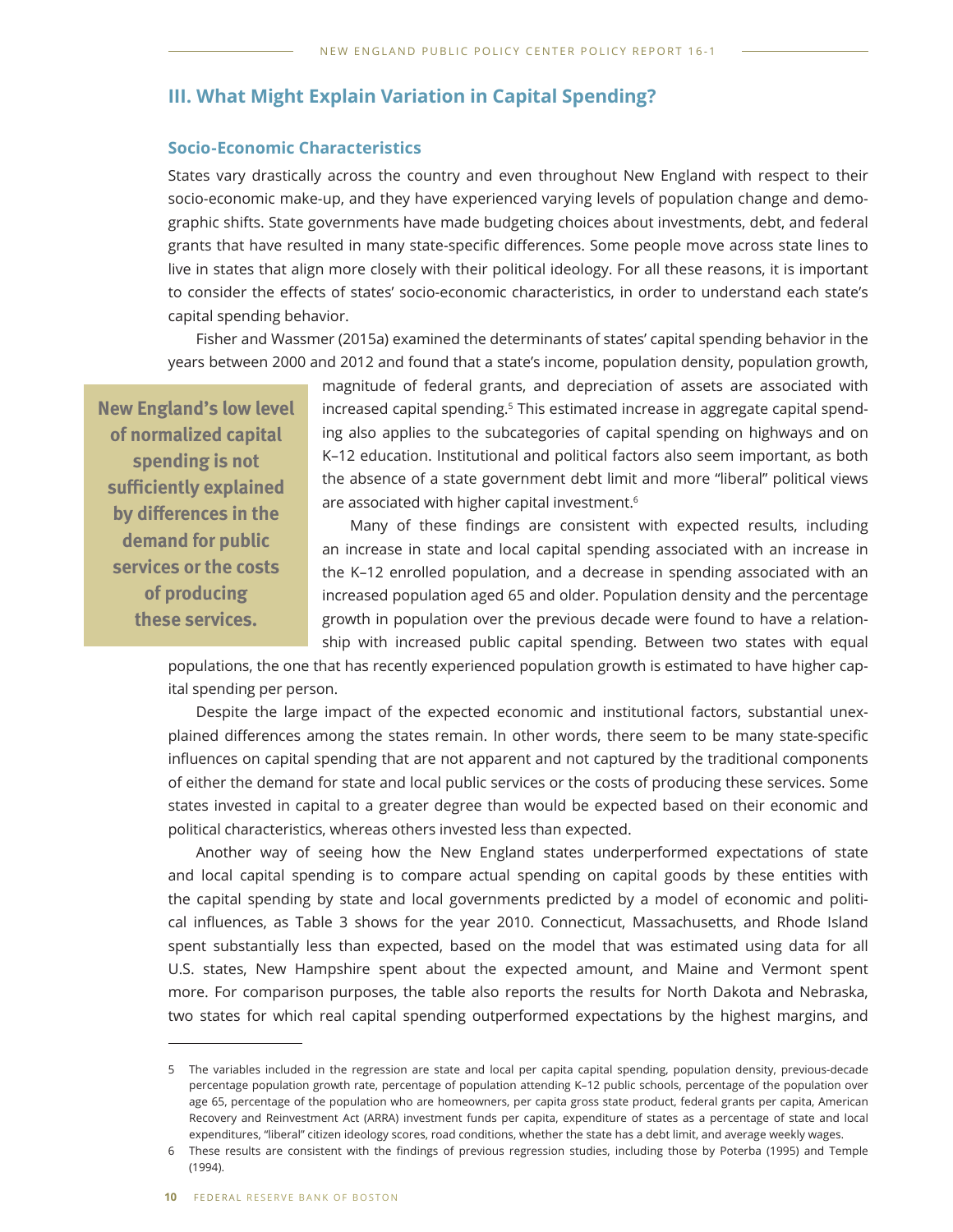| Table 3        | Actual vs. Estimated Per Capita State and Local Outlay, 2010<br>New England States and Selected Other U.S. States<br>(Dollars) |                                                        |                   |  |  |  |
|----------------|--------------------------------------------------------------------------------------------------------------------------------|--------------------------------------------------------|-------------------|--|--|--|
|                |                                                                                                                                |                                                        |                   |  |  |  |
|                | <b>Estimated Real Per</b><br><b>Capita Capital Outlay</b>                                                                      | <b>Actual Real Per Capita</b><br><b>Capital Outlay</b> | <b>Difference</b> |  |  |  |
| <b>CT</b>      | 1,744                                                                                                                          | 900                                                    | $-844$            |  |  |  |
| <b>MA</b>      | 1,606                                                                                                                          | 961                                                    | $-645$            |  |  |  |
| <b>ME</b>      | 258                                                                                                                            | 682                                                    | 424               |  |  |  |
| <b>NH</b>      | 604                                                                                                                            | 643                                                    | 39                |  |  |  |
| R <sub>l</sub> | 1,046                                                                                                                          | 695                                                    | $-352$            |  |  |  |
| VT             | 352                                                                                                                            | 786                                                    | 434               |  |  |  |
|                |                                                                                                                                |                                                        |                   |  |  |  |
| <b>ND</b>      | 179                                                                                                                            | 1,711                                                  | 1,531             |  |  |  |
| <b>NE</b>      | 279                                                                                                                            | 1,612                                                  | 1,333             |  |  |  |
| <b>NJ</b>      | 1,969                                                                                                                          | 996                                                    | $-974$            |  |  |  |
| CA             | 1,167                                                                                                                          | 1,269                                                  | 102               |  |  |  |

Source: U.S. Census Bureau and authors' calculations.

Note: Estimates based on regression analysis reported by Fisher and Wassmer (2014).

the results for New Jersey, the state with greatest shortfall against expectations based on these socio-economic characteristics.<sup>7</sup> Even for Maine and Vermont, two New England states for which actual spending exceeded the expected amount, the differences were much smaller than for the states of Nebraska and North Dakota. Thus, even in these two New England states, capital spending per person was far below such spending in the states with the largest positive difference between actual and expected real capital spending. The comparison between actual and forecast spending shows that the economic, social, and political characteristics included in the Fisher and Wassmer analysis and used in previous research do not fully explain the observed lower levels of per capita state and local capital expenditure in the New England states relative to all states.

#### **Differences in Capital Spending by State and Local Governments**

When comparing capital spending across states, it is important to understand the relative roles of state and local governments. State governments play a larger and more important role in both overall state and local government spending and in capital spending in the New England states than in the nation as a whole, as Figures 4 and 5 illustrate, so a comparison of state-government-only capital spending with capital spending by states outside the region or with the national average can be misleading.

For example, the census data show that state governments across the nation are responsible for about one-third of state and local capital spending on average, but for more than 45 percent of subnational government capital spending in every New England state except Connecticut, and for more

<sup>7</sup> The results for California are also reported because California served as the comparison state in the regression analysis.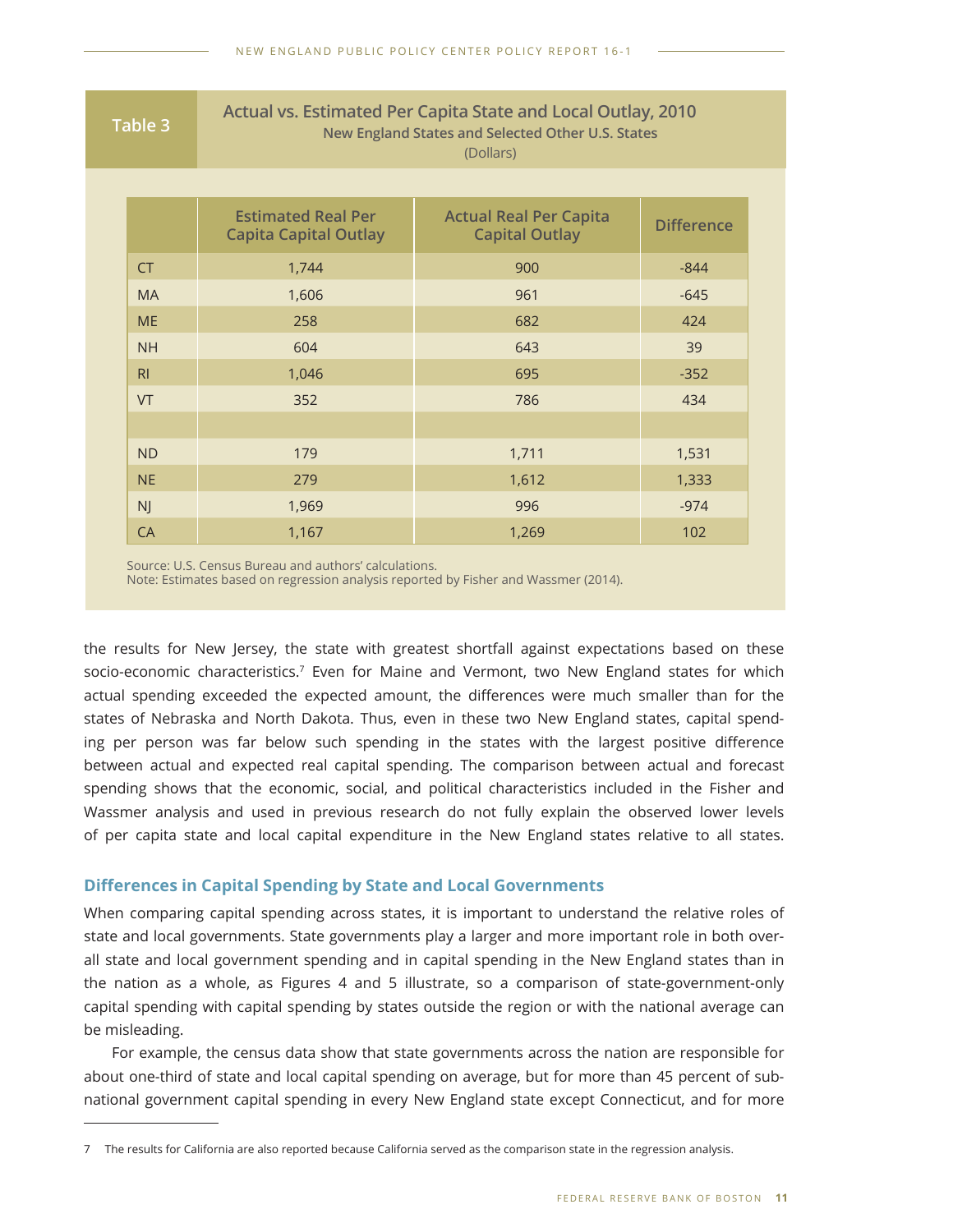

than half of such spending in Rhode Island and Vermont. Moreover, in 2000–2012, state capital expenditures per person exceeded the U.S. average in four of the New England states, while per capita local government spending on capital investment fell short of the U.S. average in every New England state.

It is possible that the greater role of state government in financing capital investment is partly

**The relatively large role of state government in New England may contribute to lower levels of normalized capital spending.**

responsible for the apparently low normalized level of capital spending in the New England states. Leyden (1992) and Silvio and Sonstelie (1995) have shown that an increase in state government responsibility for financing education can lead to an overall decrease in the average level of education spending in a state. Essentially, this occurs if the median desired level among all voters in a state is below the average of the desired spending amounts in all local school districts in the state. Such an outcome can arise if individuals who prefer high levels of spending locate together, creating localities with high selected levels of spending. A similar result could arise for capital investment. Indeed, the research by Fisher and Wassmer (2015a) shows that a greater fiscal role of state govern-

ment is associated with higher capital spending on highways, but with lower capital spending on K–12 education. It may be that support wanes for services that are perceived as providing only local benefits if provision of those services is centralized.

#### **Quality of Public Capital Stock**

One possible explanation why normalized state and local government capital spending in the New England states has been less than in other states in recent years stems from the quantity and quality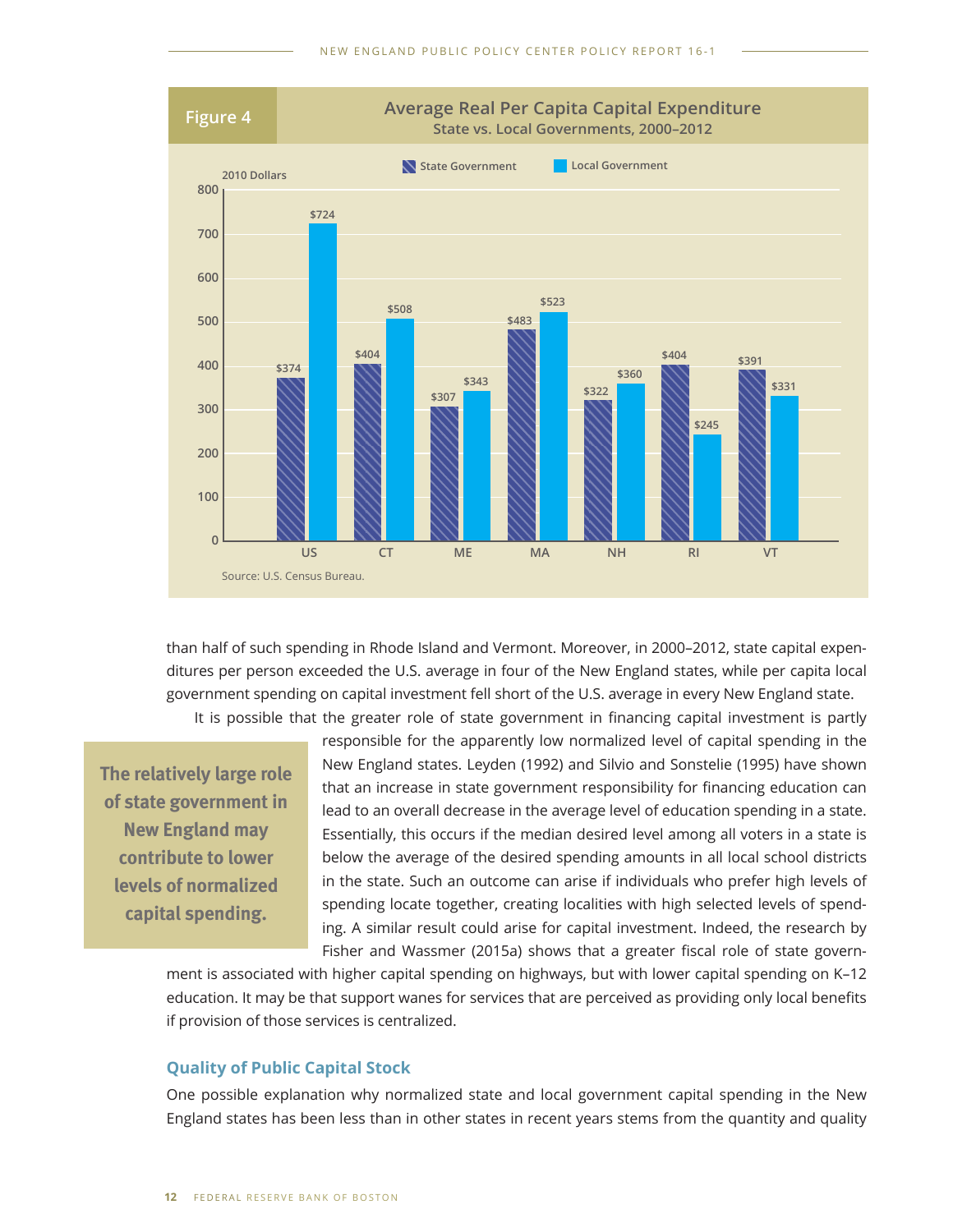

of the existing stock of public infrastructure in the region. If the quantity and quality of public infrastructure in New England is relatively high compared with its amount and condition in other states as a result of past infrastructure spending, then additional spending in recent years (since 2000) may not have been required. Therefore, it seems worthwhile to examine the nature of the existing public infrastructure stock in the region. Overall, the available evidence does not seem to support the view that additional capital spending by state and local governments in New England would have been unnecessary because of an unusually high quantity or quality of existing public capital. In some cases, the status of infrastructure as of 2012 was found to be better in the New England states than was typical in other states, whereas in other cases it was worse.

Regarding roads and bridges, the infrastructure analysis shown in Table 4 suggests that Rhode Island stands out among the New England states as having made subpar investments in transportation. The census data show that over the years 2000–2012, Rhode Island ranked fifth among the six states in average annual real capital spending per person on roads, with spending of \$188, above only the \$183 spent by Connecticut. In terms of the mix of capital spending, Rhode Island also ranks low, with 16.7 percent of capital outlays going toward highways, compared with a national average of 25 percent.<sup>8</sup>

<sup>8</sup> The 16.7 percent of capital outlays for highways in Rhode Island is greater than the 16.1 percent in Connecticut and the 16.4 percent in New Hampshire, but less than in the other New England states.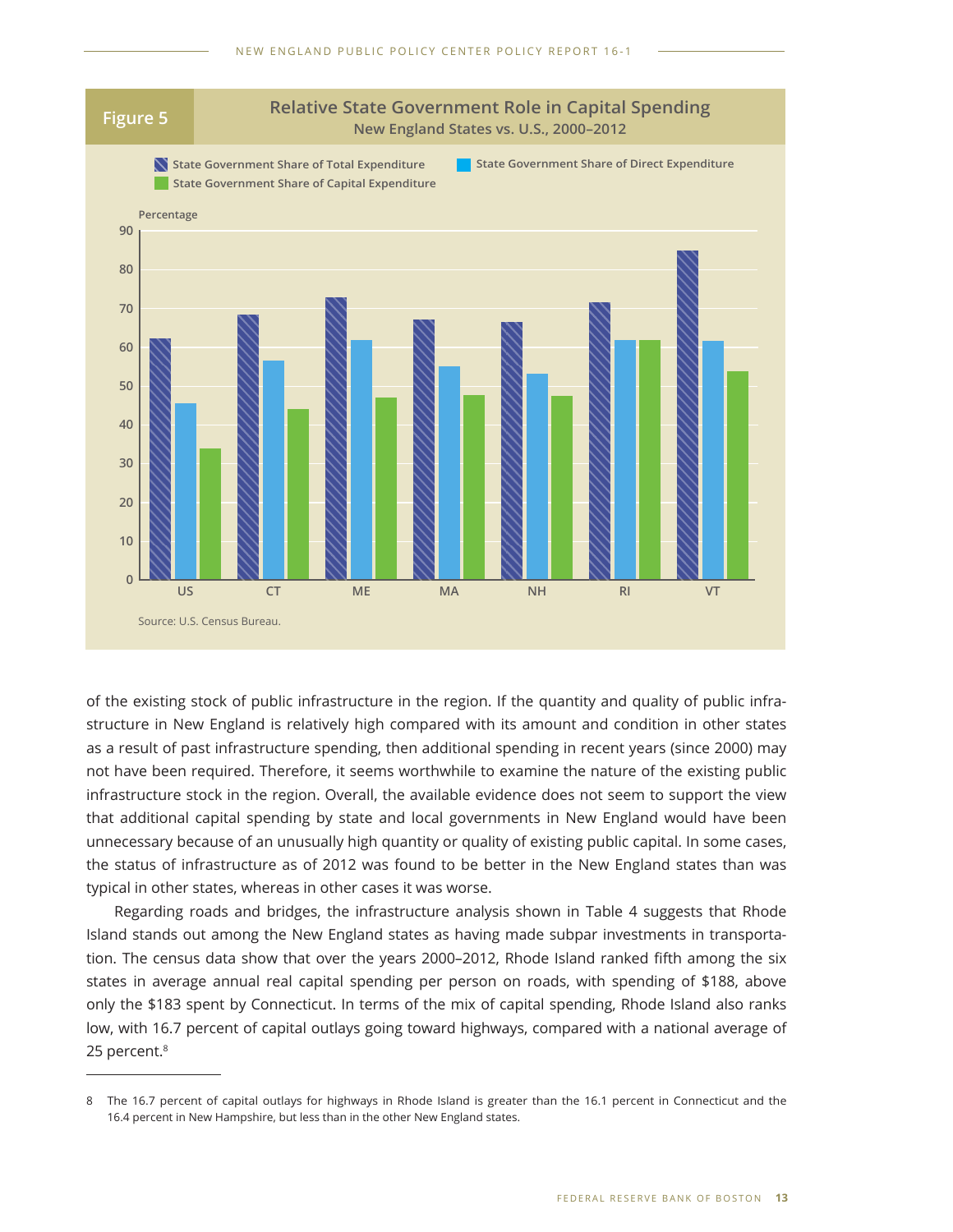#### **Quality Measures of the Public Capital Stock**

For highways, and education—the two largest categories of state and local capital spending—measures of the quality of state and local capital stock exist but are quite limited. The most commonly used measures are those for transportation facilities, especially roads and bridges. According to data reported to the U.S. Department of Transportation, which show the percentage of travel on roads classified by roughness categories, the New England states fare better than the average of all states in the quality of some road facilities and worse in others. The consistent evidence from these data is that road quality is substantially worse in Rhode Island than nationally, with a higher percentage of travel on rough roads and a lower percentage of travel on the smoothest roads.

A recent report card on America's Infrastructure (American Society of Civil Engineers 2013) singled out roads in Connecticut and Rhode Island as being of low quality: 73 percent of roads were rated "poor or mediocre" in Connecticut, 70 percent were so rated in Rhode Island. In the same ASCE report, a higher percentage of bridges were identified as structurally deficient in Maine (14.8 percent), New Hampshire (14.9 percent), and Rhode Island (20.6 percent) than nationally (about 11 percent). According to a summary of these results compiled and reported by Weiner (2015), the New England states as a whole do not differ substantially in this respect from the average of all states nationally. However, two New England states, New Hampshire and Rhode Island, have both a higher-than-average percentage of poor or mediocre roads and a higher-than-average percentage of structurally deficient bridges.

Interstate quality measures of public school facilities are noticeably lacking, despite the fact that this category represents the second largest share of state and local government capital expenditure nationally (about 20 percent). Apparently, the U.S. General Government Accountability Office last undertook a nationally comprehensive analysis of public school facilities in 1995. In 2013, a group of private associations called upon Congress to update this report, to no avail—at least to date (Shelter 2013). The U.S. Census Bureau reports annually, by state, on several categories of capital expenditure by public schools, but does not provide comparable measures of the existing capital stock.

The report card analysis by the American Society of Civil Engineers (ASCE) includes both actual capital outlays for construction and acquisition of structures over the period 2005–2008 and an estimate of school infrastructure funding needs, but the ASCE admits that "due to the absence of national data on school facilities for more than a decade, a complete picture of the condition of our nation's schools remains mostly unknown" (American Society of Civil Engineers 2013). The ratio of actual past spending to future "needs" provides a rough measure of how well a state is addressing the need for investment in school infrastructure. According to the 2013 report card, capital outlays for schools in Connecticut, New Hampshire, and Rhode Island during that period equaled at least 90 percent of future needs, whereas in Massachusetts, Maine, and Vermont, school capital outlays were equal to only 67 percent, 46 percent, and 57, respectively, of the amounts needed to finance future needs.

Regarding schools, Massachusetts, Maine, and Vermont appear to have had the largest gaps between estimated need and actual investment among the New England states. According to the census data, real average annual capital expenditure per capita for K–12 education for 2000–2012 was substantially lower in these three states than the average nationally. The percentage of capital investment for elementary and secondary education was also substantially lower among these states than nationally, although not the lowest among the New England states.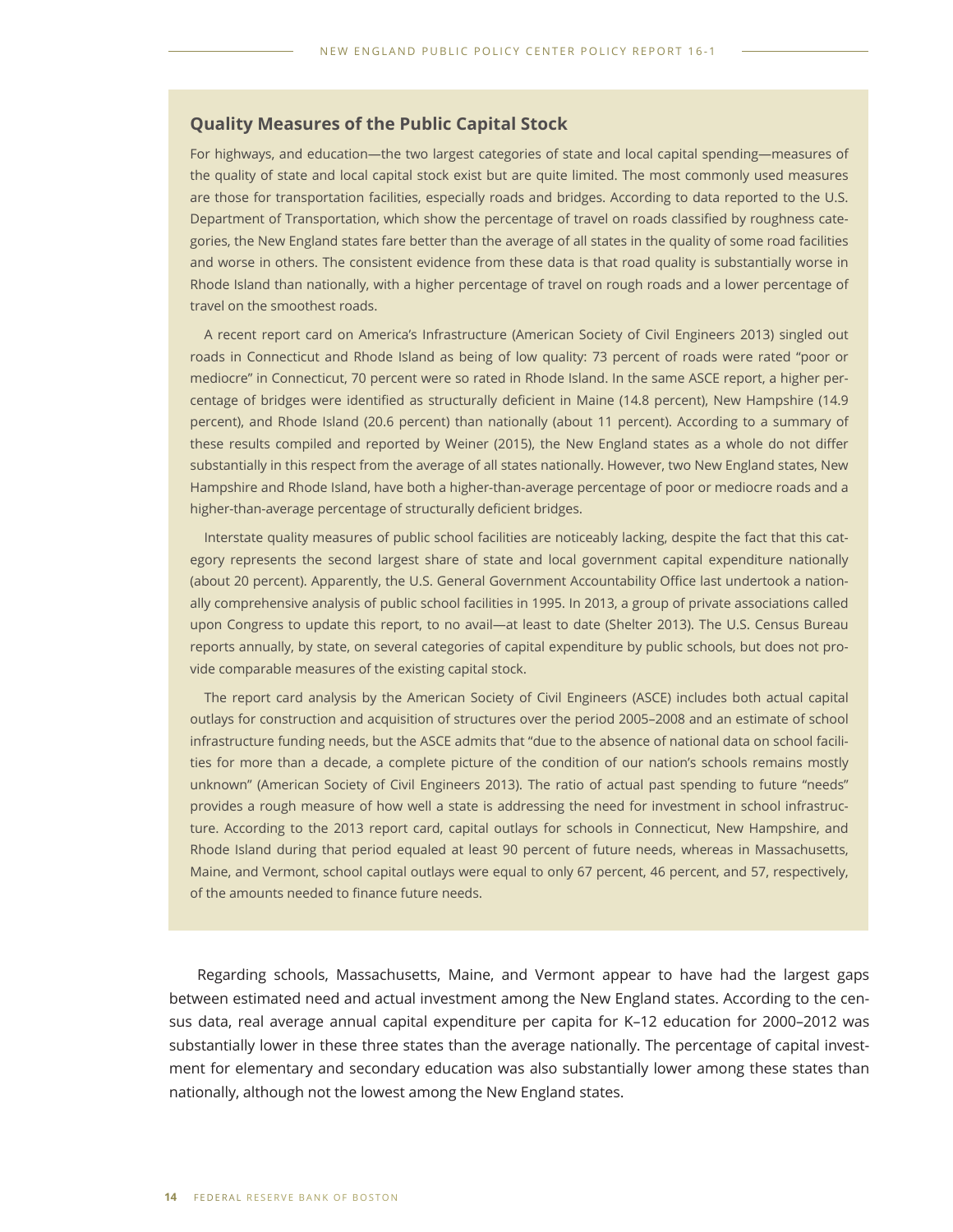| Table 4                                                       | <b>Percentage of Travel by Road Quality</b><br><b>New England States vs. United States</b> |                                        |                                         |                     |  |  |
|---------------------------------------------------------------|--------------------------------------------------------------------------------------------|----------------------------------------|-----------------------------------------|---------------------|--|--|
|                                                               |                                                                                            |                                        |                                         |                     |  |  |
|                                                               |                                                                                            | <b>Good Quality</b>                    |                                         | <b>Poor Quality</b> |  |  |
|                                                               |                                                                                            | <b>Two Lowest Roughness Categories</b> | <b>Two Highest Roughness Categories</b> |                     |  |  |
|                                                               | <b>Rural</b>                                                                               | Urban                                  | <b>Rural</b>                            | Urban               |  |  |
| <b>CT</b>                                                     | 68.2                                                                                       | 54.5                                   | 1.9                                     | 2.4                 |  |  |
| <b>ME</b>                                                     | 72.8                                                                                       | 61.2                                   | 1.2                                     | 3.1                 |  |  |
| <b>MA</b>                                                     | 79.4                                                                                       | 56.1                                   | $\overline{2}$                          | 4.4                 |  |  |
| <b>NH</b>                                                     | 82.3                                                                                       | 80.8                                   | 2.1                                     | 1.3                 |  |  |
| R <sub>1</sub>                                                | 63.9                                                                                       | 41.8                                   | 7.8                                     | 5.8                 |  |  |
| <b>VT</b>                                                     | 85.3                                                                                       | 63.2                                   | 1.8                                     | 3.1                 |  |  |
| <b>US</b>                                                     | 77.2                                                                                       | 50                                     | 1.5                                     | 3.7                 |  |  |
| high relative to U.S. average<br>low relative to U.S. average |                                                                                            |                                        |                                         |                     |  |  |

Source: U.S. Department of Transportation, Highway Statistics, 2013.

#### **Use of Capital Budgets**

There is evidence that states with capital budgeting processes spend more on public capital than states that include capital expenditure in the regular budget process. In New England, capital budgets exist in all the states (although in Maine the capital budget is included in the operating budget), and borrowing for capital expenditure is common. Thus, although prior research suggests that capital spending would be favored in New England, observation finds the opposite.<sup>9</sup>

James Poterba (1995) analyzed differences in state and local government capital spending per capita (excluding highways) in 1962 for the 48 contiguous states and reported that states with public capital budgets spent more on public capital than states with unified budgets, and that pay-as-you-go requirements, which preclude borrowing, reduced capital spending. The impact of the pay-as-you-go constraint was particularly relevant to expected spending levels even when state and local government capital spending were combined.

A recent national report (National Association of State Budget Officers 2014) suggests that, despite some important differences, the capital budgeting process used in several New England states does not differ systematically from that used by states in other parts of the nation. All the New England states except Maine have a multiyear capital improvement plan: it covers five years in Connecticut, Massachusetts, and Rhode Island, six years in New Hampshire, and 10 years in Vermont. Four New England states enact a biennial capital budget (which, in Maine, as noted above, is part of the operating budget); the two exceptions, Massachusetts and Rhode Island, use an annual capital budget.

#### **Differences in Services Structure**

One possible explanation for the apparently low amounts of capital spending among the New England states shown by the census data is that the structure of services provided through state and

<sup>9</sup> Fisher and Wassmer (2015a).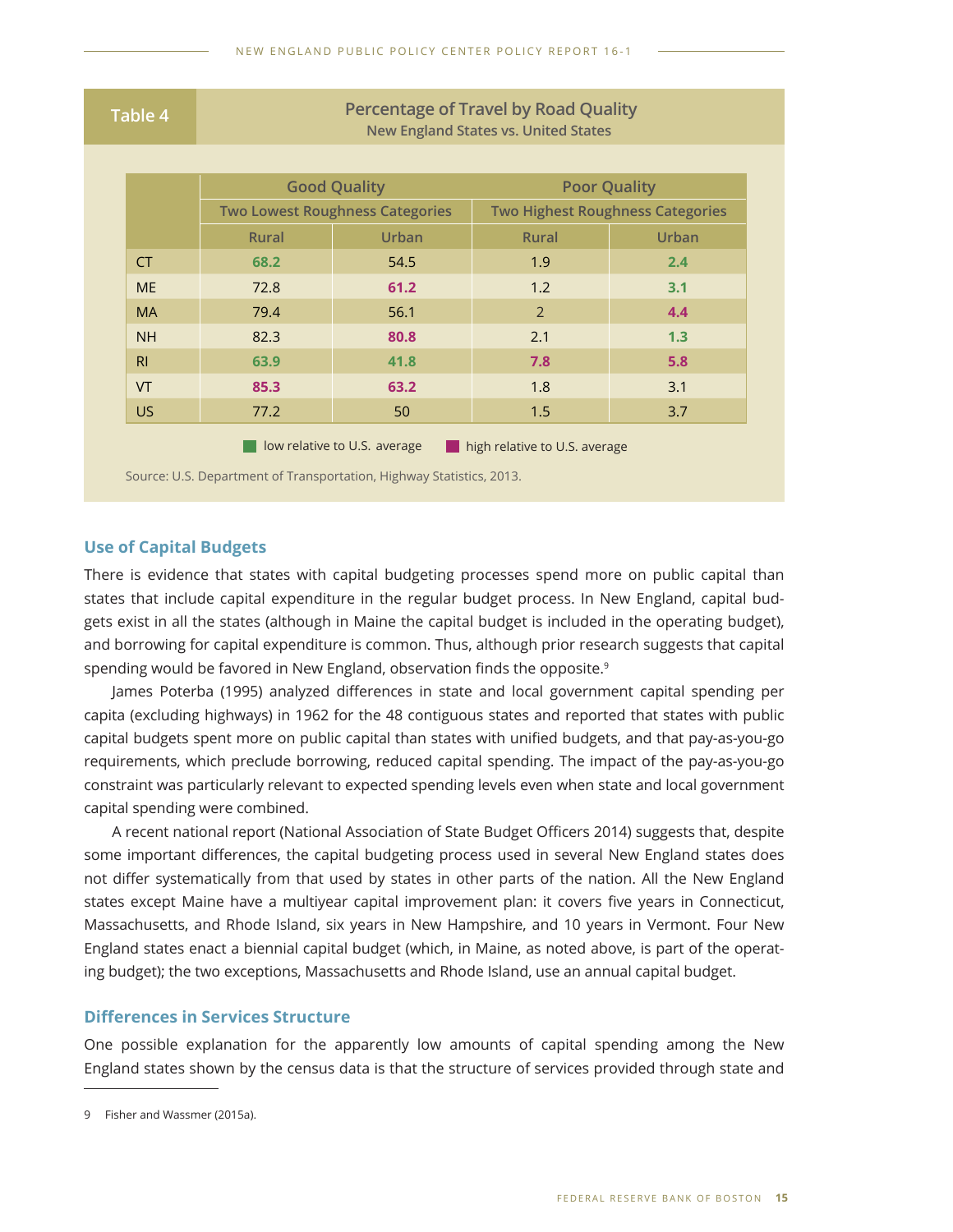local governments in New England differs from the structure represented in the national averages. For instance, spending by public state colleges and universities is counted as part of state government expenditure in the census statistics. It could be the case that capital spending for higher education is relatively less important in the New England states than nationally. According to the data shown in Tables 1 and 2 and Figure 2, this does not appear to have been the situation for the New England states as a whole. Although relatively high in Vermont and low in Rhode Island, the overall normalized level and importance of capital spending for higher education in the New England states is not appreciably different from the national average. Thus, differences in the way higher education services are provided in the New England states compared with states in other regions do not seem to explain the generally low level of capital spending in the New England states as observed in the census data.

**Concerns about debt reduction and control may have contributed to the relatively low level of normalized capital investment by New England states.**

Another possible difference between the New England states and others is the way that utility services (electricity, natural gas, water, sewerage) are provided. Indeed, the data shown in Tables 1 and 2 suggest that capital spending per capita for utilities is relatively lower in the New England states than the national average, except in Massachusetts. The information in Figure 6 confirms that real per person capital spending for utilities is lower overall in the New England states than in other states and that excluding capital spending for utilities reduces the gap in capital spending between the New England states and all U.S. states for the years 2000–2012. Thus, part of the observed difference in the level of state and local capital spending in the New England states compared with other states apparently stems from the way that utility services are organized in New England. However, as shown by the analysis reported by Fisher

and Wassmer (2015b) and by the data in Figure 6, per capita capital spending in the New England states remains below the average for all states even if capital spending for utilities is excluded.

#### **Political Characteristics**

Based on state reports, it appears that debt reduction and debt control have been a primary focus in at least several of the New England states. A focus on debt reduction and control may have contributed to the apparently relatively low level of capital investment by states in New England during the period studied.

A Rhode Island state constitutional amendment adopted in 2006 required that the Rhode Island Capital Plan Fund be used exclusively for capital investment rather than for debt service and debt reduction, which had previously been allowed. The report notes that past practice had resulted in "… numerous planned capital projects being deferred " (State of Rhode Island and Providence Plantations 2014). Current law allows up to 3 percent of revenues to be used for capital spending after the Budget Reserve Fund reaches 5 percent of revenue. As a result of this policy change, actual and proposed capital investment in FY 2013–2015 was much greater than in prior years. Therefore, it seems possible that use of Capital Plan funds for debt reduction in past years may have contributed to a reduction in capital spending.

However, the Rhode Island FY 2015 capital budget noted that "The Governor's Capital Improvement Plan reflects a policy of controlling Rhode Island's capital debt by limiting the issuance of new debt, reallocation of current resources to preserving and improving infrastructure, and controlling capital expenditures to a level that is affordable." A reduction in state debt relative to personal income was noted as a positive development. The state's capital budgeting goals set out by the Governor's Office included goals to "Implement a debt reduction program in order to reduce Rhode Island's net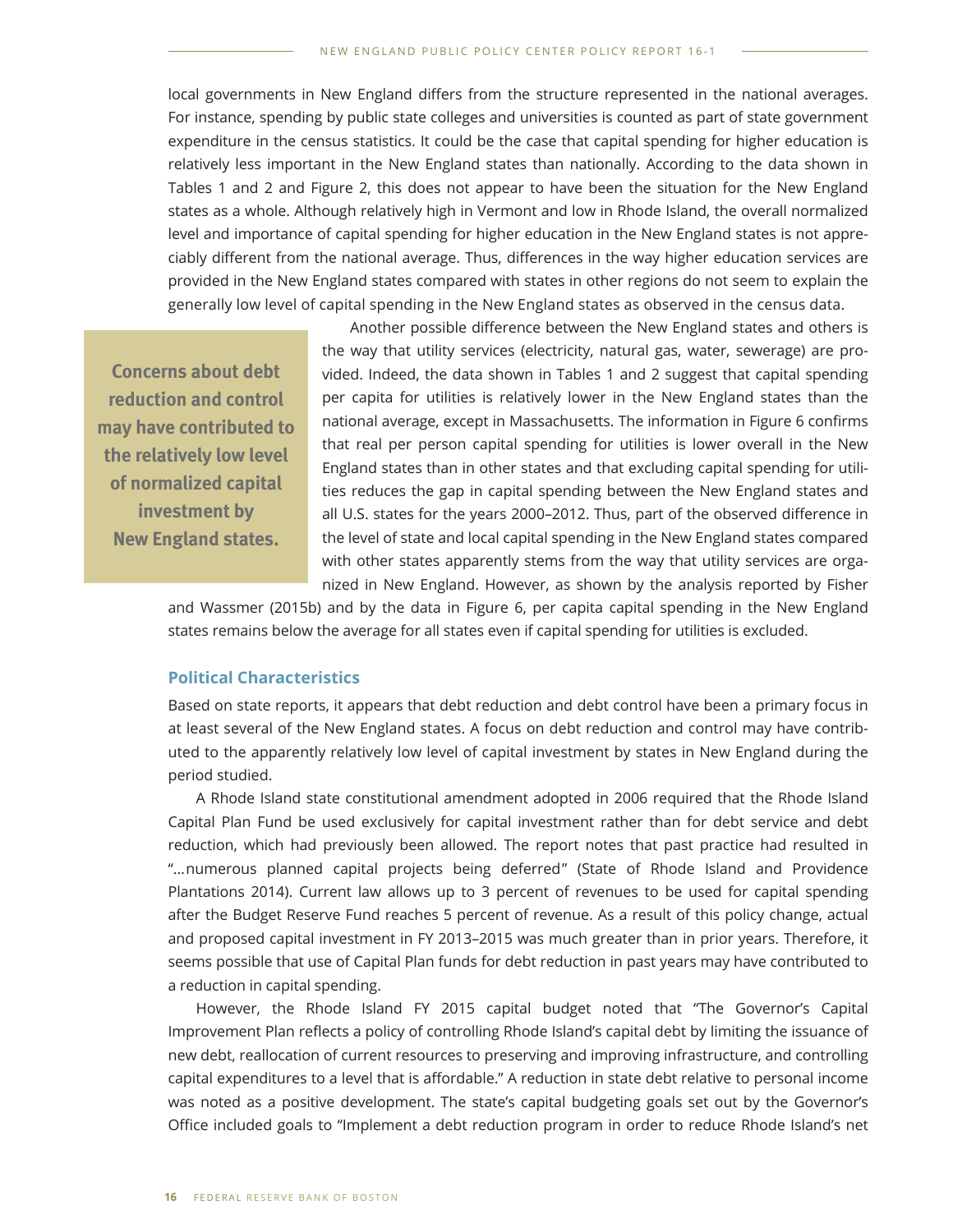

tax supported debt" and "Ensure that Rhode Island's annual capital budget and capital improvement plan is affordable and finances only necessary capital projects." Debt control seems to have remained a primary consideration.

The Report on Capital Spending and Borrowing in the Commonwealth of Massachusetts, 2013–14 outlined a similar focus on debt in Massachusetts, at least during the administration of Governor Patrick (Commonwealth of Massachusetts 2014). Beginning in 2007, the administration self-imposed the limit that debt service not exceed 8 percent of budgeted revenue and the amount of outstanding debt not grow by more than \$125 million per year (on average over several years). The report noted that "Most of the capital plans issued by the Patrick Administration have been limited by the restraint on growth caused by the requirement that new debt cannot exceed \$125 million per year because this requirement operates to limit the capital budget to debt retired by the Commonwealth plus \$125 million."

The allowed \$125 million annual increase was less than \$19 per capita. To put this in context, the U. S. Census reports that in 2012 outstanding long-term state government debt in Massachusetts was almost \$12,000 per capita. In 2012, retired Massachusetts state government long-term debt (\$9.6 billion) was greater than newly issued state long-term debt (\$9.2 billion), meaning that the net new long-term debt issue amount was negative.

The Massachusetts constitution requires that any borrowing be approved by a two-thirds vote of the General Court, and state law limits the annual growth of new general obligation debt to 5 percent, although some state borrowing is exempt from this limit by court action (Commonwealth of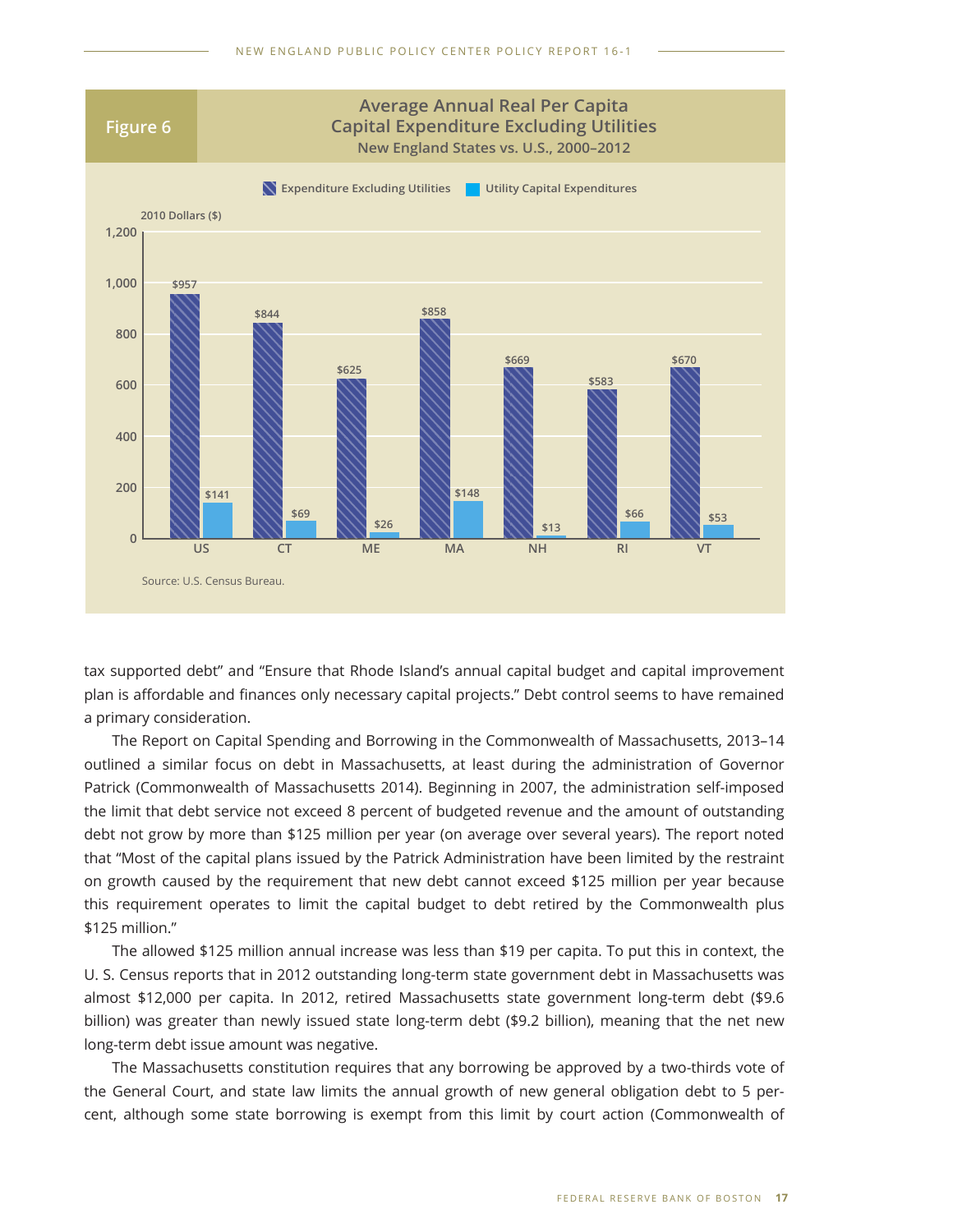Massachusetts 2014). Furthermore, the expiration dates of authorized but unused debt authority are often extended, so the state had substantial authorized but unused debt authority in FY 2008 through FY 2013.

Vermont employs a Capital Debt Affordability Advisory Committee (CDAAC), chaired by the State Treasurer, to make recommendations about state general obligation borrowing for capital expenditure purposes. The 2014 report noted, "The State's annual cost of debt service as a percentage of revenues is perhaps the single most important affordability metric…" The report further noted, "For a number of years Vermont has pursued a strategy to achieve a triple-A rating from all three nationally recognized credit rating agencies. To facilitate this goal, CDAAC and the State have employed conservative debt load guidelines that are consistent with the measures that the rating agencies use to measure debt burden." In addition, a 10-year state capital program plan is revised annually and submitted for approval by the legislature. The transportation agency produces a separate transportation capital plan (State of Vermont 2014).

#### **IV. Capital Investment and Borrowing**

The focus on debt reduction noted in the previous section of this report is perhaps not surprising in light of the facts about outstanding state and local debt in New England. As with capital spending, the New England states differ among themselves in levels of debt, as shown in Table 5. Relative to all U.S. states, Connecticut and Massachusetts, and on some measures Rhode Island, tend to be high-debt states, whereas Maine, New Hampshire, and Vermont tend to be low-debt states. Connecticut and Massachusetts have relatively high debt levels, whether measured relative to population, income, or state and local government revenue, for both aggregate long-term debt and long-term debt excluding

**New England States vs. United States**

**Table 5 Outstanding Long-Term State and Local Debt, 2012**

|                                                                                                        |              | <b>CT</b> | <b>ME</b> | <b>MA</b> | <b>NH</b> | R <sub>1</sub> | <b>VT</b> | US.   |
|--------------------------------------------------------------------------------------------------------|--------------|-----------|-----------|-----------|-----------|----------------|-----------|-------|
| Debt Per Capita                                                                                        |              | 11,698    | 6,498     | 14,278    | 8,124     | 11,248         | 7,034     | 9,298 |
| Debt Per Capita Excluding<br><b>Debt for Private Purposes</b>                                          | (Dollars)    | 8,193     | 4,374     | 9,838     | 4,852     | 6,361          | 4,401     | 7,383 |
| Debt as a Percentage of<br>Personal Income                                                             |              | 19.4      | 16.3      | 25.1      | 16.2      | 24.4           | 15.8      | 20.9  |
| Debt as a Percentage of<br>Personal Income Excluding<br>Debt for Private Purposes                      |              | 13.6      | 11.0      | 17.3      | 9.7       | 13.8           | 9.9       | 16.6  |
| Debt as a Percentage<br>of Annual State-Local<br>Revenue                                               | (Percentage) | 105.1     | 73.3      | 129.3     | 98.6      | 105.5          | 59.2      | 95.5  |
| Debt as a Percentage of<br><b>Annual State-Local</b><br>Revenue Excluding Debt<br>for Private Purposes |              | 73.6      | 49.3      | 89.1      | 58.9      | 59.7           | 37.1      | 75.9  |

Source: U.S. Census Bureau.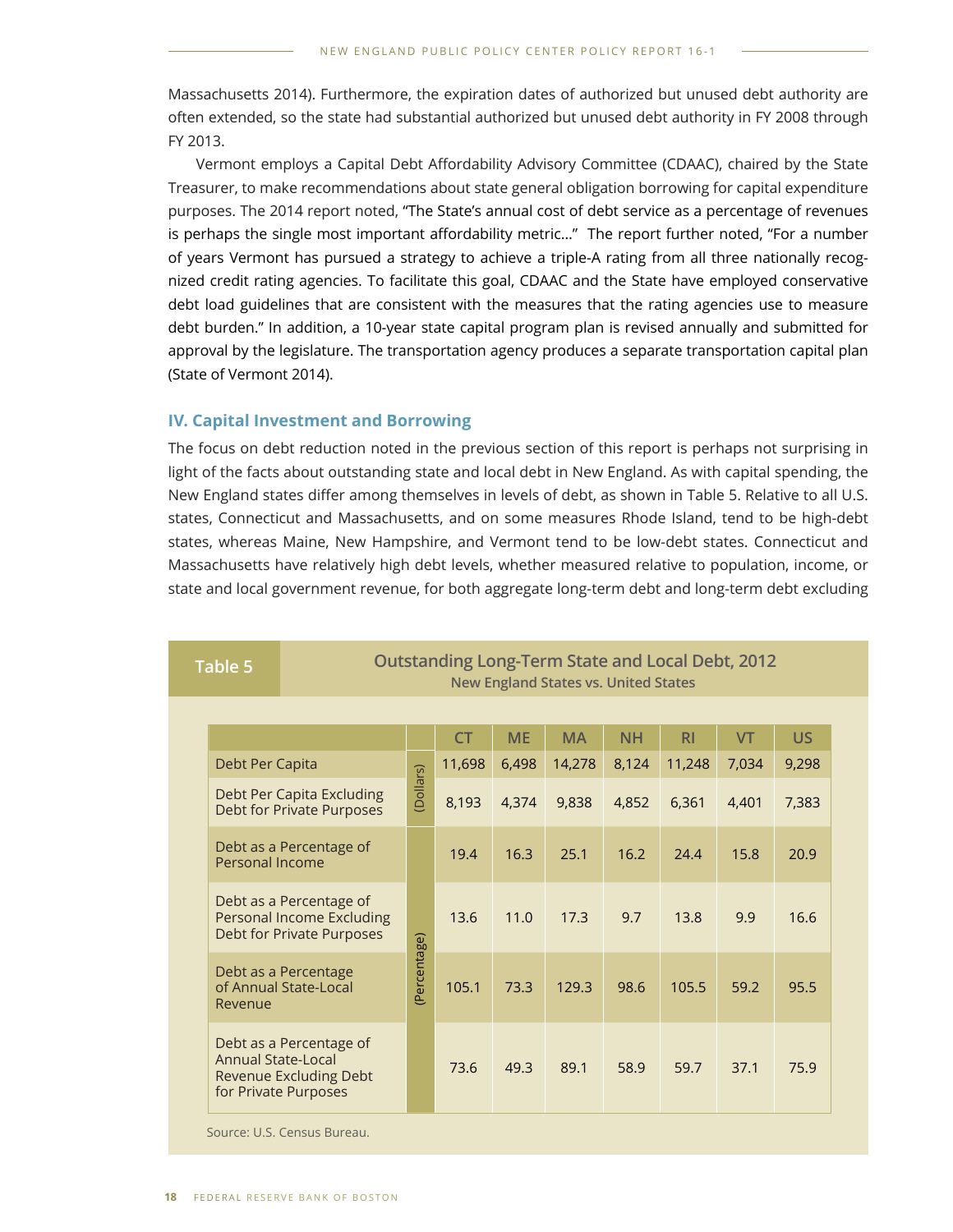private purposes. Rhode Island appears to be a special case, with relatively high long-term debt in aggregate, but relatively low debt when long–term debt for private purposes is excluded. This kind of debt for private purposes includes state or local government loans to private businesses as well as borrowing for other private purposes, including subsidizing low-income housing and providing student loans. This practice is used by state and local governments partly as an economic development tool. Thus, it appears that the state and local governments in Rhode Island have used government borrowing authority to support private ventures to an unusually high degree relative to borrowing for traditional public purposes. Both Massachusetts and Rhode Island have relatively high levels of outstanding long-term debt compared with all U.S. states, whether measured relative to population, income, or state and local revenue. Long-term debt generally refers to future financial obligations that extend beyond a 12-month period.

As part of the American Recovery and Reinvestment Act, state and local governments were given authority from April 2009 through December 2010 to issue Build America Bonds (BABs), which were taxable bonds, but with a direct federal government subsidy of 35 percent of interest payments. Research reported by Fisher and Wassmer (2014) and others shows that the existence of BABs lowered borrowing costs for subnational governments relative to the costs of issuing traditional nontaxable municipal bonds.

States differ substantially in the degree to which they made use of BABs. Subnational governments in California issued almost 21 percent of all Build America Bond volume, an amount that was more than 50 percent greater than California's share of outstanding debt in 2007 (which reflected the past borrowing behavior of California). The large-population states of New York, Illinois, Ohio, and Washington (all states with a relatively substantial historic share of aggregate debt) made even greater

| Table 6        |           | Build America Bond (BAB) Issue Volume during 2008-2010<br><b>Compared with Historic Use of Debt</b><br>New England States and Selected Other U.S. States |                                              |                                              |                                                 |  |  |  |  |
|----------------|-----------|----------------------------------------------------------------------------------------------------------------------------------------------------------|----------------------------------------------|----------------------------------------------|-------------------------------------------------|--|--|--|--|
|                |           |                                                                                                                                                          |                                              |                                              |                                                 |  |  |  |  |
|                |           | <b>Share of BAB</b><br><b>Issue Volume</b><br>2008-2010                                                                                                  | Share of<br><b>Outstanding</b><br>Debt, 2007 | <b>Ratio of BAB</b><br><b>Volume to Debt</b> | Percentage of<br><b>U.S. Population</b><br>2007 |  |  |  |  |
| <b>CT</b>      |           | 1.06                                                                                                                                                     | 1.36                                         | 0.78                                         | 1.19                                            |  |  |  |  |
|                | <b>MA</b> | 2.68                                                                                                                                                     | 3.72                                         | 0.72                                         | 2.16                                            |  |  |  |  |
|                | <b>NH</b> | 0.20                                                                                                                                                     | 0.43                                         | 0.46                                         | 0.44                                            |  |  |  |  |
| <b>VT</b>      |           | 0.07                                                                                                                                                     | 0.17                                         | 0.42                                         | 0.21                                            |  |  |  |  |
|                | <b>ME</b> | 0.05                                                                                                                                                     | 0.33                                         | 0.15                                         | 0.45                                            |  |  |  |  |
| R <sub>l</sub> |           | 0.01                                                                                                                                                     | 0.44                                         | 0.02                                         | 0.36                                            |  |  |  |  |
|                |           |                                                                                                                                                          |                                              |                                              |                                                 |  |  |  |  |
| <b>NJ</b>      |           | 4.09                                                                                                                                                     | 3.56                                         | 1.15                                         | 2.92                                            |  |  |  |  |
| <b>NY</b>      |           | 11.45                                                                                                                                                    | 10.77                                        | 1.06                                         | 6.43                                            |  |  |  |  |

Source: Fisher and Wassmer (2014).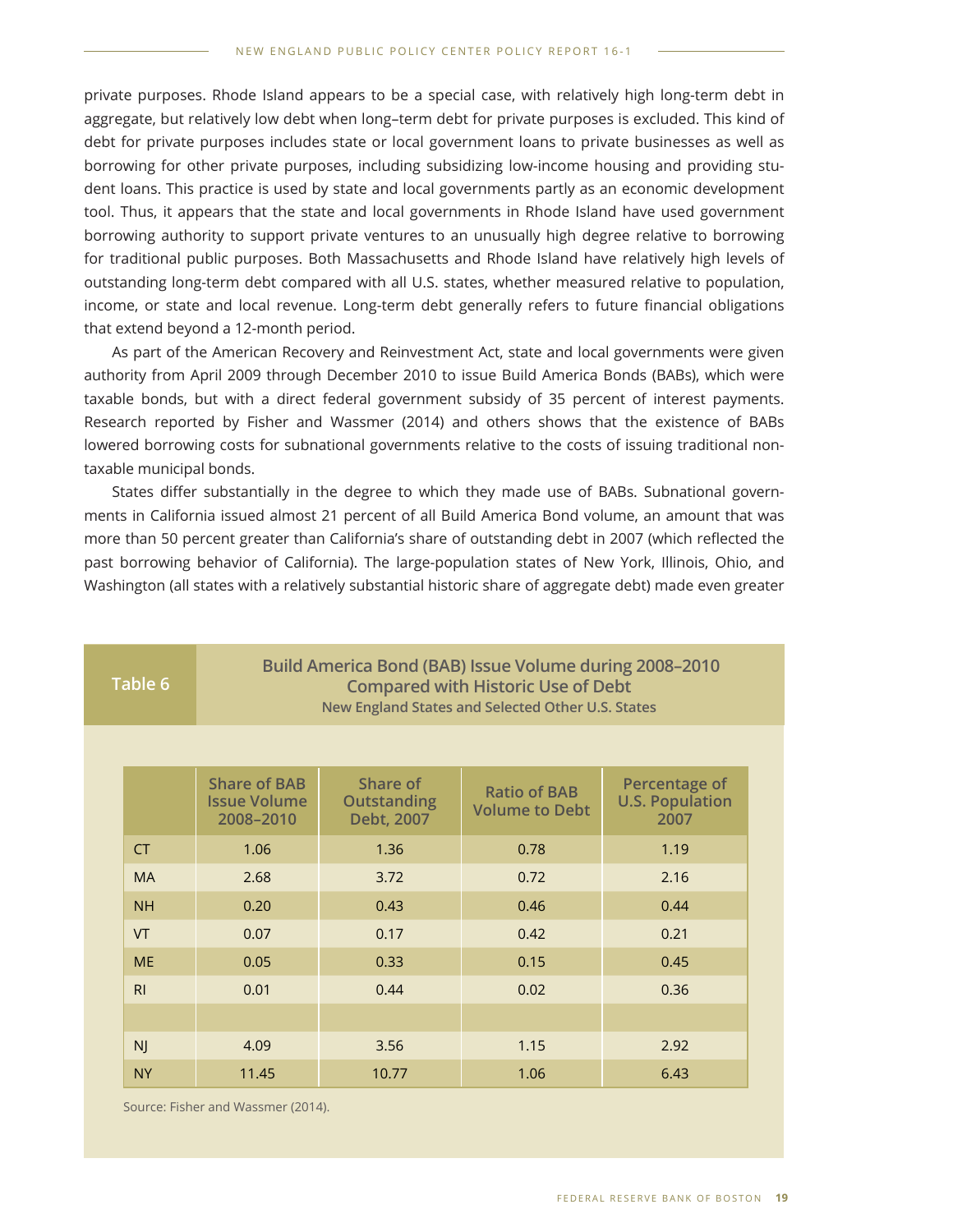relative use of BABs. Some small states, such as Utah and Hawaii, also made extensive relative use of BABs. Research by Fisher and Wassmer (2014) shows that states with greater population, higher state income, relatively low fiscal surpluses, greater outstanding debt, and a more centralized fiscal structure tended to use Build America Bonds relatively more than other states.

All the New England states made relatively less use of the federal Build America Bond option than would be suggested by their use of long-term debt overall, as Fisher and Wassmer (2014) describe and as Table 6 shows. Rhode Island was the state that used the BABs option least, with about 0.01 percent of all BAB bonds issue volume, compared with about 0.44 percent of outstanding long-term state and local debt in 2007. Even Massachusetts, which had 3.7 percent of outstanding long-term state and local debt nationally in 2007, issued only 2.7 percent of BAB volume.

Connecticut is the New England state with perhaps the least easily understood behavior. Governments in the state borrowed unusually high amounts in the years 2008–2010, as shown by Fisher and Wassmer (2014). Governments in Connecticut were responsible for 1.68 percent of all state and local long-term borrowing nationally in 2008–2010, a greater percentage than the state's share of outstanding long-term debt. Yet despite this relatively high level of borrowing, governments in Connecticut were relatively low issuers of BABs. Over these three years, governments in Connecticut issued more than \$18 billion of new long-term debt and retired more than \$11 billion. Thus, a substantial amount of borrowing by Connecticut governments during these years represented new debt. Of the approximately \$7 billion of new, net, long-term issues, only about \$2.5 billion came in the form of BABs.

Not surprisingly, there appears to be some degree of correlation between capital spending and borrowing. Among the New England states, Connecticut and Massachusetts have high levels of outstanding debt on a normalized basis and have had the highest per capita capital expenditure since 2000. On the opposite end of the spectrum, governments in Rhode Island have relatively high outstanding normalized long-term debt levels and yet have had relatively low levels of capital expenditure since 2000—indeed the lowest in per capita terms among all the U.S. states. This is consistent with the evidence that overall state and local outstanding long-term debt is relatively high in Rhode Island, but outstanding long-term debt for traditional public purposes, including investment in public capital, is relatively low.

#### **V. Conclusions and Observations**

The relatively low levels of state and local government capital expenditure for the New England states shown by U.S. Census data for 2000–2012 do not seem to be explained by any single factor, although political considerations seem to be important. There is some evidence that capital investment policy in many of the six states has been dominated by concern about the level of state government debt. To the extent that attaining low debt levels has been the focus of policy attention and debt and capital investment are considered jointly, attempts to lower state government debt may have contributed to lower investment in public capital.

The relatively low level of capital spending among the New England states generally is confirmed even when population growth rates and other social and economic characteristics expected to influence the level of capital spending are considered.

The relatively low level of capital spending also does not seem to be the result of a different organization of higher education or public utilities in the New England states than nationally. Nor is there evidence that the existing public capital stock in the New England states is of sufficient quantity or quality that additions to the stock are not warranted.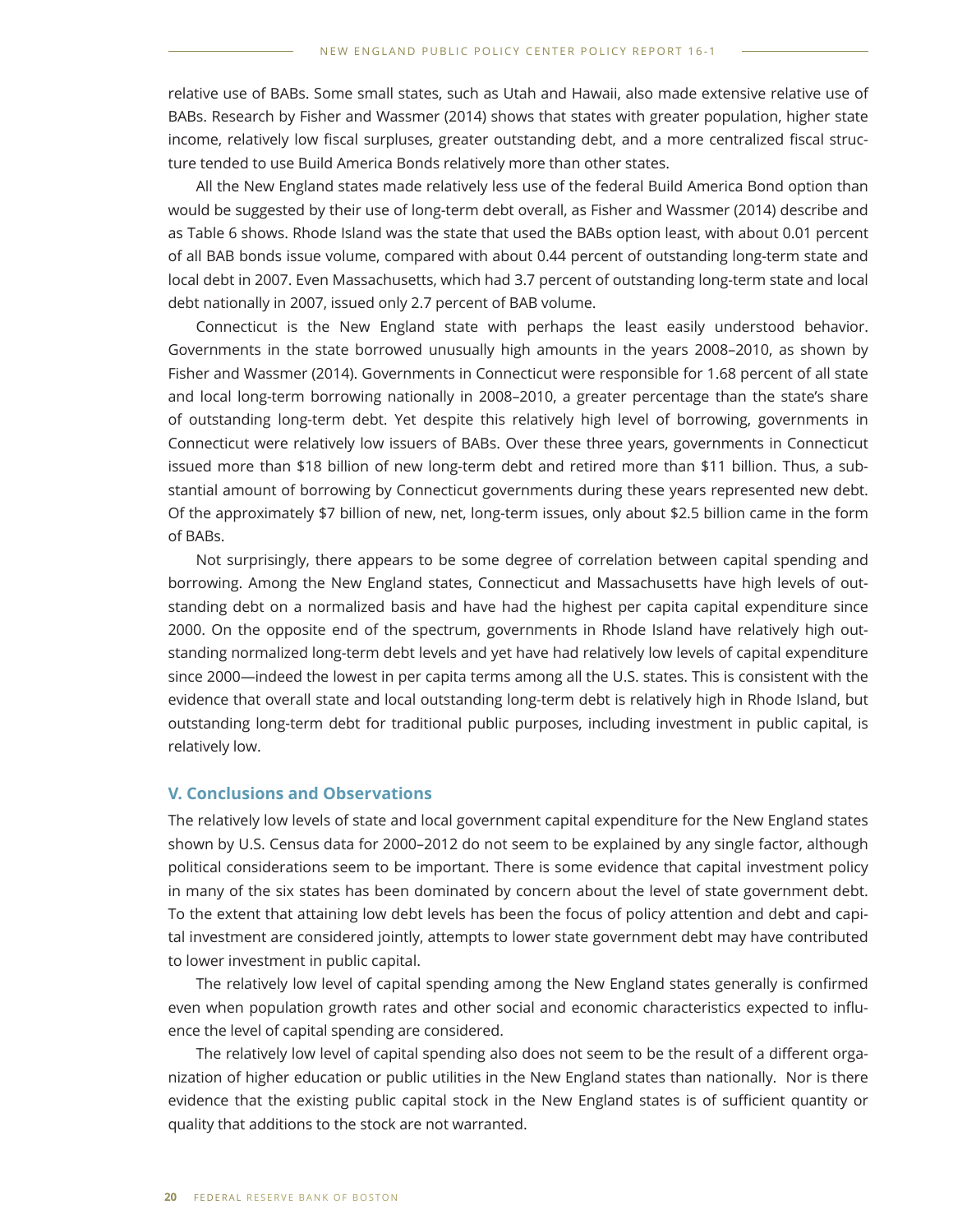State governments in New England are relatively more important in making capital expenditures and issuing debt than is the case nationally. The greater role of state governments in making capital expenditures may have the effect of reducing the overall level of such spending.

One should not characterize all of the New England states as being equal in their spending and borrowing characteristics, even on a normalized basis. The raw data show that capital spending per capita has been relatively low in Maine, New Hampshire, Rhode Island, and Vermont compared with such spending in the other two states in the region; relatively low compared with state income in Connecticut, New Hampshire, and Rhode Island; and relatively low compared with total state and local spending in Maine, Rhode Island, and Vermont. According to the econometric analysis reported by Fisher and Wassmer (2015a), capital spending after adjustment for economic and political differences among the states is notably low in Rhode Island, Connecticut, Massachusetts, and New Hampshire. Taking all of the evidence into account, the single outlier state is Rhode Island, which is shown to have had relatively low state and local government capital expenditure by every measure. Recent behavior concerning capital spending also differs among the region's states. In 2012, Connecticut and Massachusetts acted to increase state and local government capital spending substantially, whereas the other four New England states decreased capital spending that year. For Maine and Vermont, the decrease in 2012 broke a three-year trend of rising per capita capital spending.

Although the behavior of the New England states varies, capital expenditures in each state impact the economy of the region as a whole. The spillover effects of infrastructure and other capital investments are strengthened when neighboring states also invest in capital. For these reasons, capital spending around New England is a regional concern.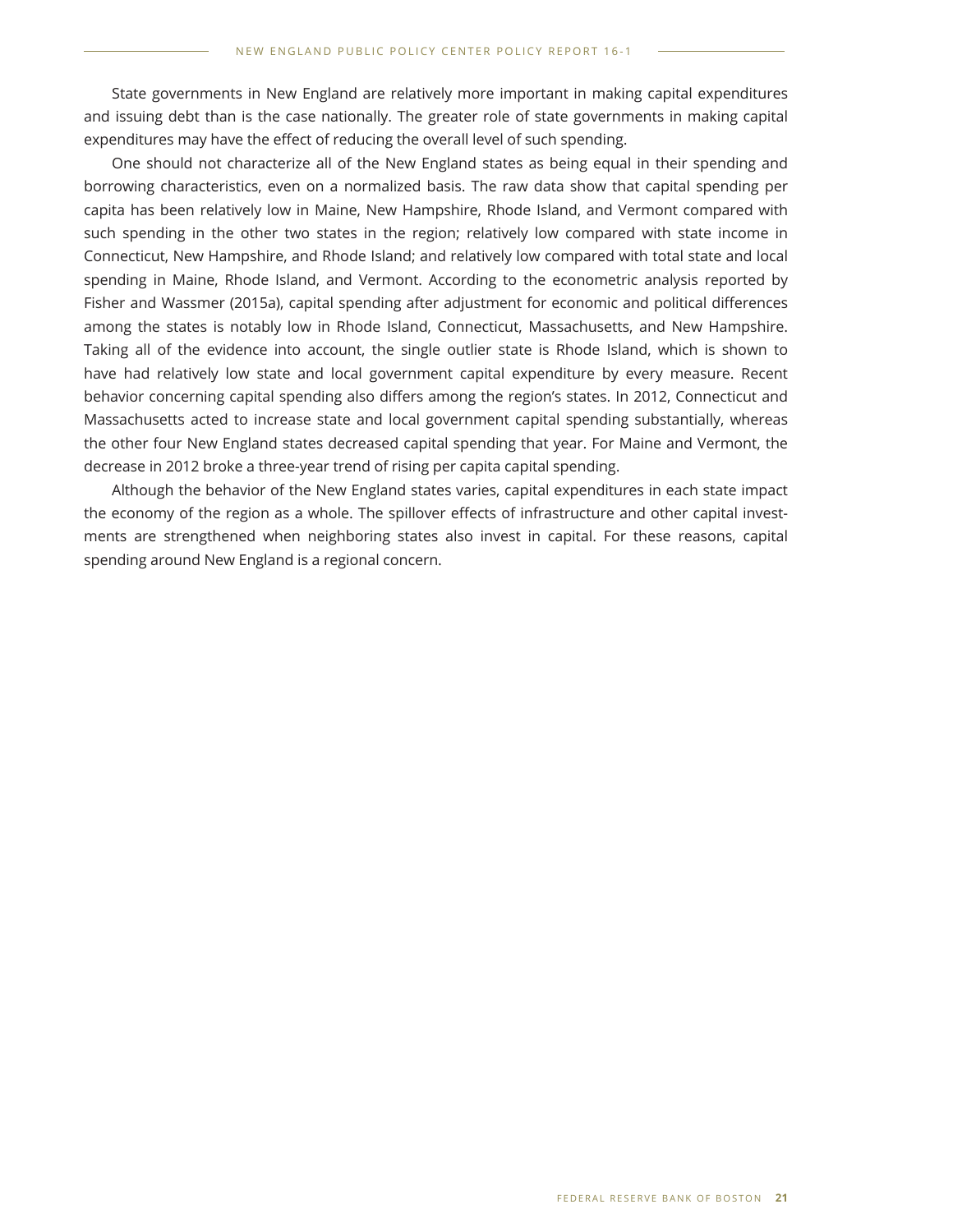#### **References**

- American Society of Civil Engineers. 2013. "2013 Report Card for America's Infrastructure." American Society of Civil Engineers. http://www.infrastructurereportcard.org/
- Bivens, Josh. 2012. "Public Investment: The Next New Thing for Powering Economic Growth." Briefing Paper 338. Economic Policy Institute.
- Cohen, Jeffrey P., and Catherine J. Morrison Paul. 2004. "Public Infrastructure Investment, Interstate Spatial Spillovers, and Manufacturing Costs." *The Review of Economics and Statistics* 86(2): 551–560.
- Commonwealth of Massachusetts. 2008. "FY 2009–2013 Five-Year Capital Investment Plan." Commonwealth of Massachusetts, December.
- Commonwealth of Massachusetts, Legislature, House Committee on Bonding, Capital Expenditures & State Assets. 2014. "Report on Capital Spending & Borrowing in the Commonwealth of Massachusetts." House Committee on Bonding, Capital Expenditures & State Assets.
- Fisher, Ronald C. 1997. "The Effects of State and Local Public Services on Economic Development." *New England Economic Review* 1997(2): 53–67.
- Fisher, Ronald C., and Robert W. Wassmer. 2014. "The Issuance of State and Local Debt During the United States' Great Recession." *National Tax Journal* 67(1): 113–150.
- Fisher, Ronald C., and Robert W. Wassmer. 2015a. "An Analysis of State and Local Government Capital Expenditure During the 2000s." *Public Budgeting and Finance* 35(1): 3-28.
- Fisher, Ronald C., and Robert W. Wassmer. 2015b. "A (Baker's) Dozen Years of State and Local Government Capital Investment." *State Tax Notes*, April 20, 2015.
- Gramlich, Edward. 1994. "Infrastructure Investment: A Review Essay." *Journal of Economic Literature* 32 (3): 1176–1996.
- Leyden, Dennis P. 1992. "Court-Mandated Changes in Educational Grant Structure." *Public Finance* 47(2): 229–247
- Munnell, Alicia. 1992. "Policy Watch: Infrastructure Investment and Economic Growth." *Journal of Economic Perspectives* 6(4): 189–198.
- National Association of State Budget Officers. 2014."Capital Budgeting in the States." National Association of State Budget Officers, Spring.
- Poterba, James. 1995. "Capital Budgets, Borrowing Rules, and State Capital Spending." *Journal of Public Economics* 56(2): 165–187.
- Shelter, Mallory. "2013 State of Our Schools Report from the Center for Green Schools at USGBC Calls for Immediate Examination of America's School Facilities." U.S. Green Building Council.
- Silva, Fabio, and Jon Sonstelie. 1995. "Did Serrano Cause a Decline in School Spending?" *National Tax Journal* 48(2): 199–215.
- State of Rhode Island and Providence Plantations. 2014. "State of Rhode Island and Providence Plantations Capital Budget, Fiscal Year 2015." State of Rhode Island and Providence Plantations.
- State of Vermont, Office of the State Treasurer, Capital Debt Affordability Advisory Committee. 2014. "Recommended Annual Net Tax-Supported Debt Authorization." State of Vermont, December 2014.
- Temple, Judith. 1994. "The Debt/Tax Choice in the Financing of State and Local Capital Expenditures." *Journal of Regional Science* 34(4): 529–547.
- U.S. Department of Transportation. 2013. "Highway Statistics, 2013." U.S. Department of Transportation.
- Weiner, Jennifer. 2015. "State Highway Funding in New England: The Road to Sustainability." New England Public Policy Center Policy Report 15-1. Federal Reserve Bank of Boston.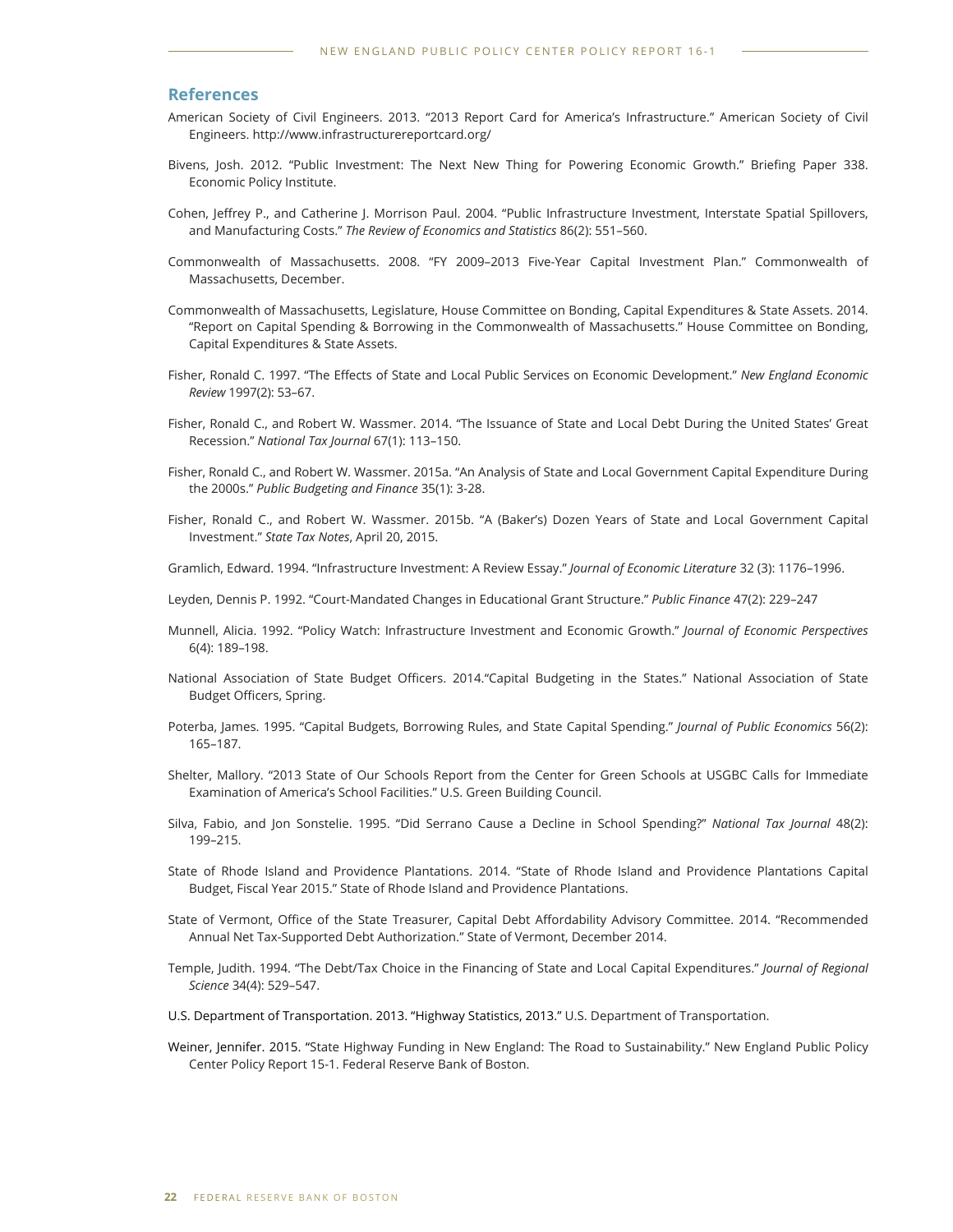#### **Appendix: Alternative Definitions of Capital Spending**

For the purpose of drawing interstate comparisons of capital spending, the data about capital spending collected and reported by the U.S. Census Bureau have the following advantages over the data published by individual states.<sup>10</sup> The census data:

- Follow a consistent definition of capital spending, even though individual states may identify capital spending differently,
- Are adjusted for differences in how states report spending, to allow consistent comparisons among the states,
- Are reported for both state and local governments in each state, permitting an examination of overall public capital investment in a state regardless of the institutional structure.

Such considerations can be important. In its 2014 Report on Capital Budgeting in the States, the National Association of State Budget Officers (NASBO) reports the degree to which the definition of capital expenditure differs among the states. For instance, in Massachusetts capital expenditures are defined as "Expenditures related to the construction, substantial improvement, or acquisition of capital assets," whereas in New Hampshire, capital expenditures are defined as "1) New construction with at least a 20-year life and costs in excess of \$50,000; 2) An addition to an existing facility with a least a 20-year life and costs in excess of \$50,000; 3) An improvement or repair to a facility which exceeds routing maintenance, has at least a 20-year life and costs in excess of \$50,000; 4) Equipment not related to a specific construction project with an expected life of at least 15 years and costs in excess of \$25,000. High-cost equipment with a low life expectancy

|  | <b>Table A1</b>                                        | <b>Comparison of State Capital Spending, Alternative Sources</b><br><b>New England States vs. United States</b><br>(Dollars)      |                                                                                                   |  |  |  |  |  |
|--|--------------------------------------------------------|-----------------------------------------------------------------------------------------------------------------------------------|---------------------------------------------------------------------------------------------------|--|--|--|--|--|
|  |                                                        |                                                                                                                                   |                                                                                                   |  |  |  |  |  |
|  |                                                        | Per Capita Capital Expenditure<br><b>State Government</b><br><b>National Association of State</b><br><b>Budget Officers, 2012</b> | <b>Per Capita</b><br><b>Capital Expenditure</b><br><b>State Government</b><br><b>Census, 2012</b> |  |  |  |  |  |
|  | <b>CT</b><br>881<br><b>ME</b><br>246                   |                                                                                                                                   | 459                                                                                               |  |  |  |  |  |
|  |                                                        |                                                                                                                                   | 343                                                                                               |  |  |  |  |  |
|  | <b>MA</b>                                              | 433                                                                                                                               | 543                                                                                               |  |  |  |  |  |
|  | <b>NH</b>                                              | 170                                                                                                                               | 346                                                                                               |  |  |  |  |  |
|  | R <sub>l</sub><br>416<br>VT<br>584<br><b>US</b><br>284 |                                                                                                                                   | 411                                                                                               |  |  |  |  |  |
|  |                                                        |                                                                                                                                   | 405                                                                                               |  |  |  |  |  |
|  |                                                        |                                                                                                                                   | 384                                                                                               |  |  |  |  |  |

Source: National Association of State Budget Officers and U.S. Census Bureau.

<sup>10</sup> The Census Bureau defines state and local capital expenditure as "[D]irect expenditure for construction of buildings, roads, and other improvements undertaken either on a contractual basis by private contractors or through a government's own staff …; for purchases of equipment, land, and existing structures; and for payments on capital leases" (See http://www.census.gov/govs/ school/definitions.html ).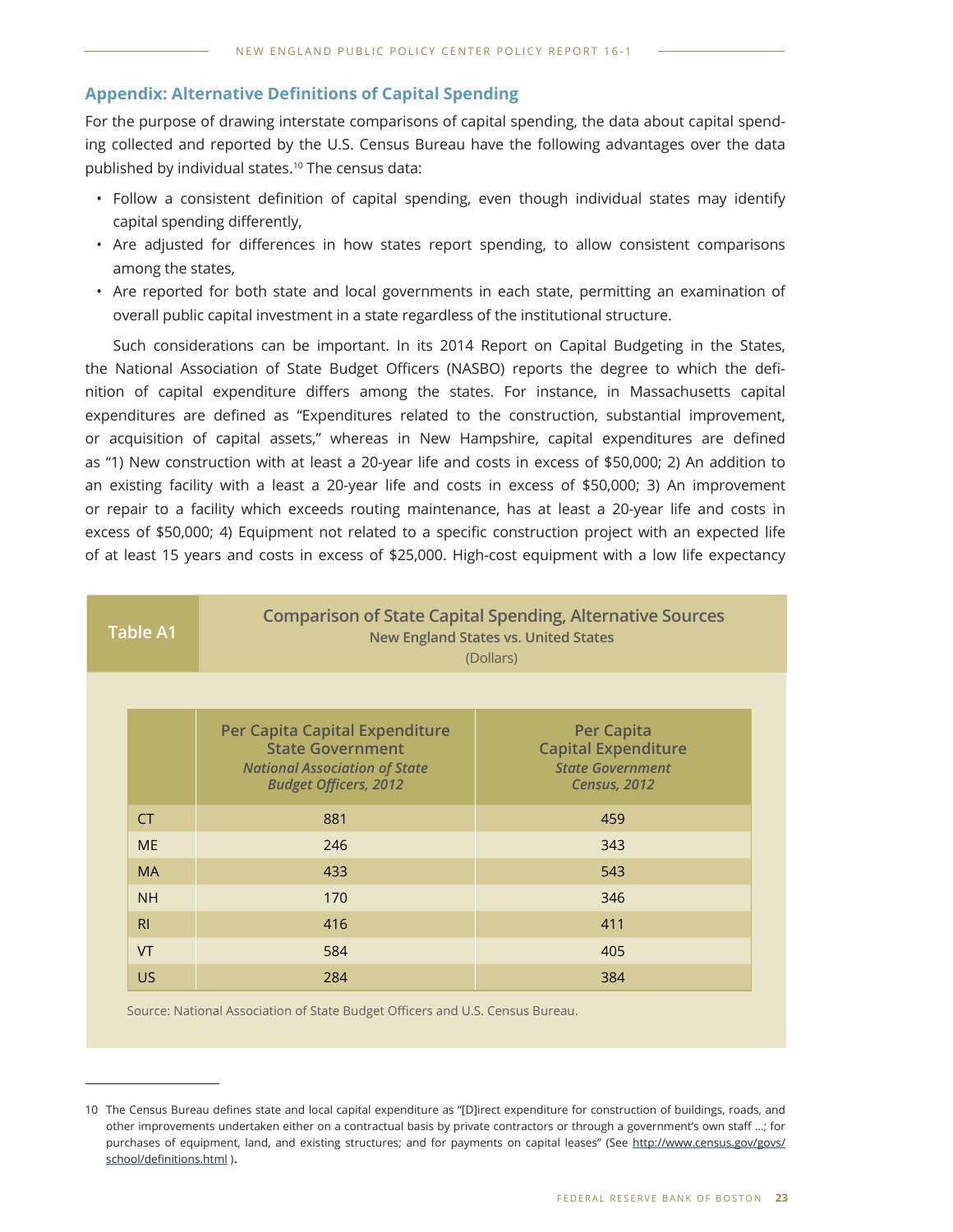may be requested, provided the amortization period is consistent with the life expectancy." Long-term leases are counted as capital expenditure only in Massachusetts and Rhode Island, whereas long-term leases are primarily treated as operating expenses in the other New England states.

In addition, transportation capital spending is not included in the state government capital budget in 19 states (including Vermont), only 29 states include information technology in the state capital budget, and in 26 states spending on public university infrastructure is funded with state general fund dollars (as opposed to being funded separately by the universities with university resources). And even the NASBO report focuses only on state government capital spending and does not take account of local government capital budgeting practices.

The importance of these differences is shown by the data in Table A1, which compares state government (only) capital spending for 2012 as reported by NASBO and the U.S. Census Bureau. For the aggregate of all states, the census measure is greater because some entities (public universities for instance) are counted as part of state government in the census data but are not counted as part of the state government budget by individual states (which report the data to NASBO). For the New England states, however, the NASBO measure is greater for three of the states, reflecting the different state definitions and procedures.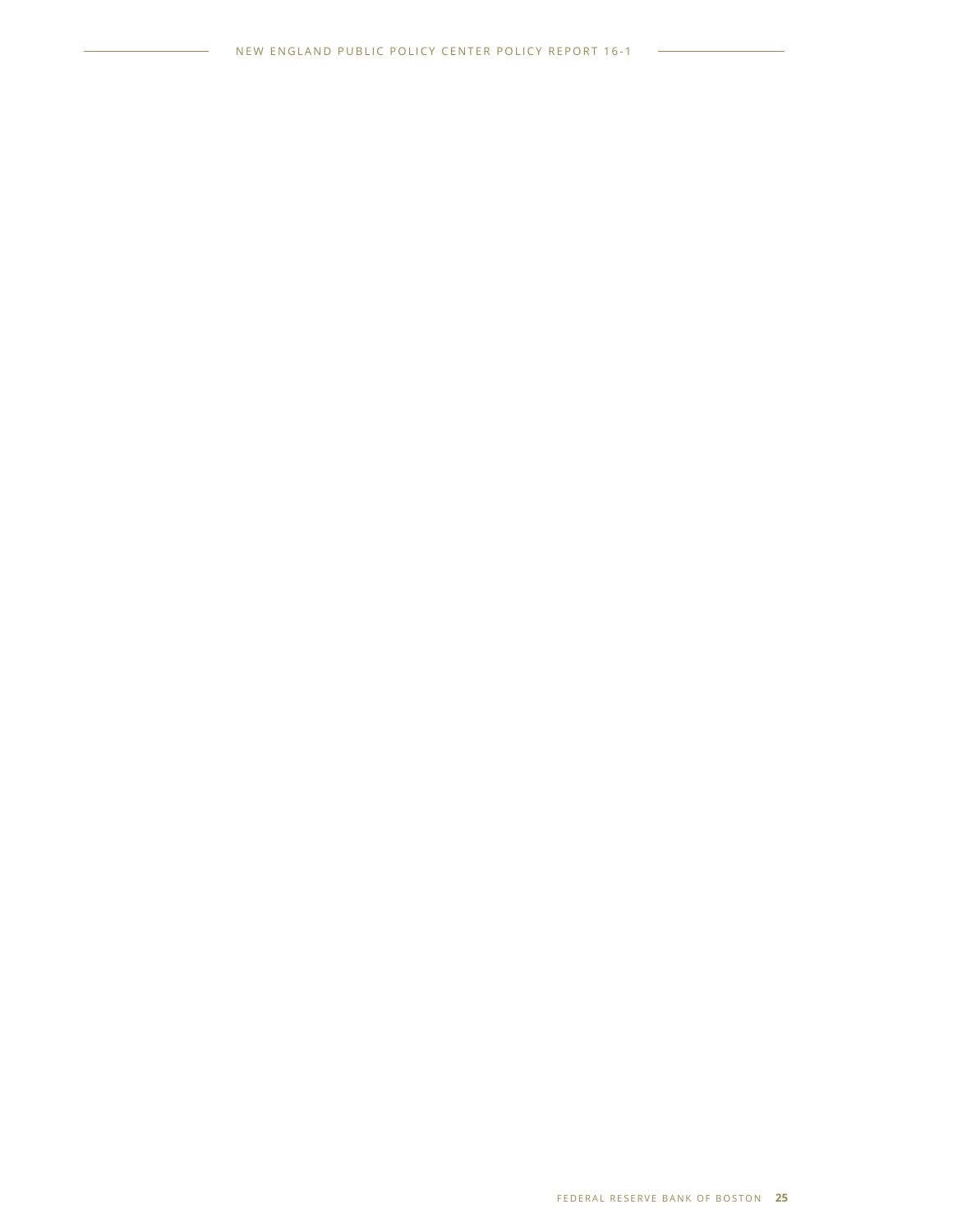# **About the Authors**



**Ronald Fisher** is professor of economics and former Dean of the Honors College at Michigan State University. His academic and policy research concerns state and local government finance and taxation. He has authored the textbook State and Local Public Finance, served as Deputy Treasurer for the State of Michigan, and consulted for many governments including Connecticut and Maine. He has a Ph.D. in economics from Brown University. Professor

Fisher developed the methodology and did the background research for this policy report while a visiting scholar at the New England Public Policy Center.



**Riley Sullivan** is a policy analyst with the New England Public Policy Center. Sullivan's research interests include education policy, income inequality, and urban and regional economics. Originally from Fall River, Massachusetts, Riley holds a master's degree in public policy from Georgetown University and a BA in history from Boston College.

# **Acknowledgments**

The authors thank Robert Wassmer, California State University, and Yolanda Kodrzycki, Robert Triest, and other colleagues at the New England Public Policy Center for valuable comments and suggestions.